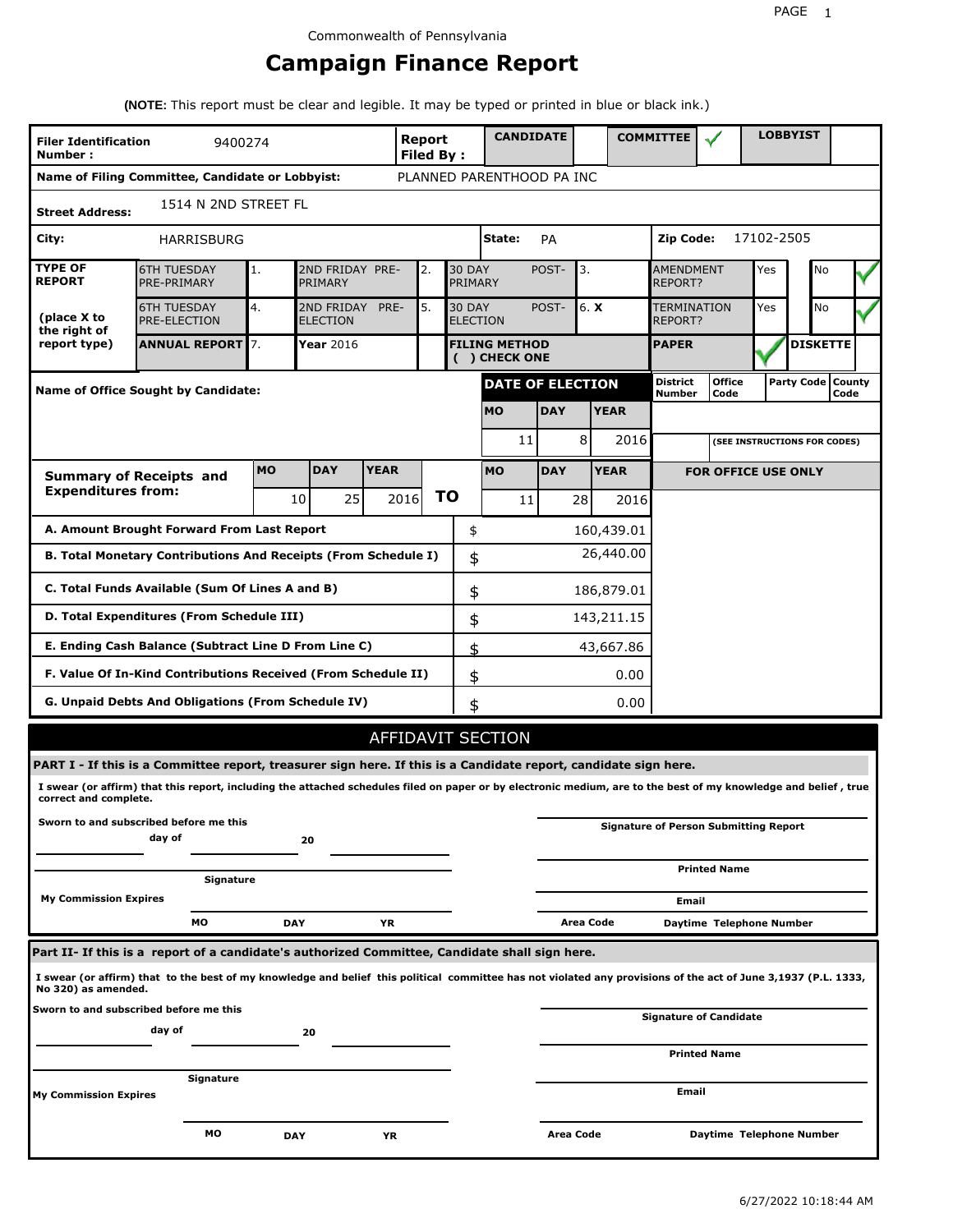## **SCHEDULE I CONTRIBUTIONS AND RECEIPTS Detailed Summary Page**

**Name of Filing Committee or Candidate Reporting Period Reporting Period** PLANNED PARENTHOOD PA INC **From:** 10/25/2016 **To:** 11/28/2016 **1. Unitemized Contributions Received - \$ 50.00 or Less Per Contributor TOTAL for the Reporting Period (1) \$** 1,314.10 **2. Contributions Received - \$ 50.01 To \$250.00 (From Part A and Part B) TOTAL for the Reporting Period (2) Contributions Received From Political Committees (Part A) All Other Contributions (Part B) \$ \$ \$** 0.00 4,635.90 4,635.90 **3. Contributions Received Over \$250.00 (From Part C and Part D) TOTAL for the Reporting Period (3) Contributions Received From Political Committees (Part C) All Other Contributions (Part D) \$ \$ \$** 0.00 20,490.00 20,490.00 **4. Other Receipts, Refunds, Interest Earned, Returned Checks, Etc . (From Part E) TOTAL for the Reporting Period (4) \$** 0.00 **Total Monetary Contributions and Receipts During this Reporting Period (Add and enter amount totals from Boxes 1,2,3 and 4; also enter this amount on Page1, Report Cover Page, Item B.) \$** 26,440.00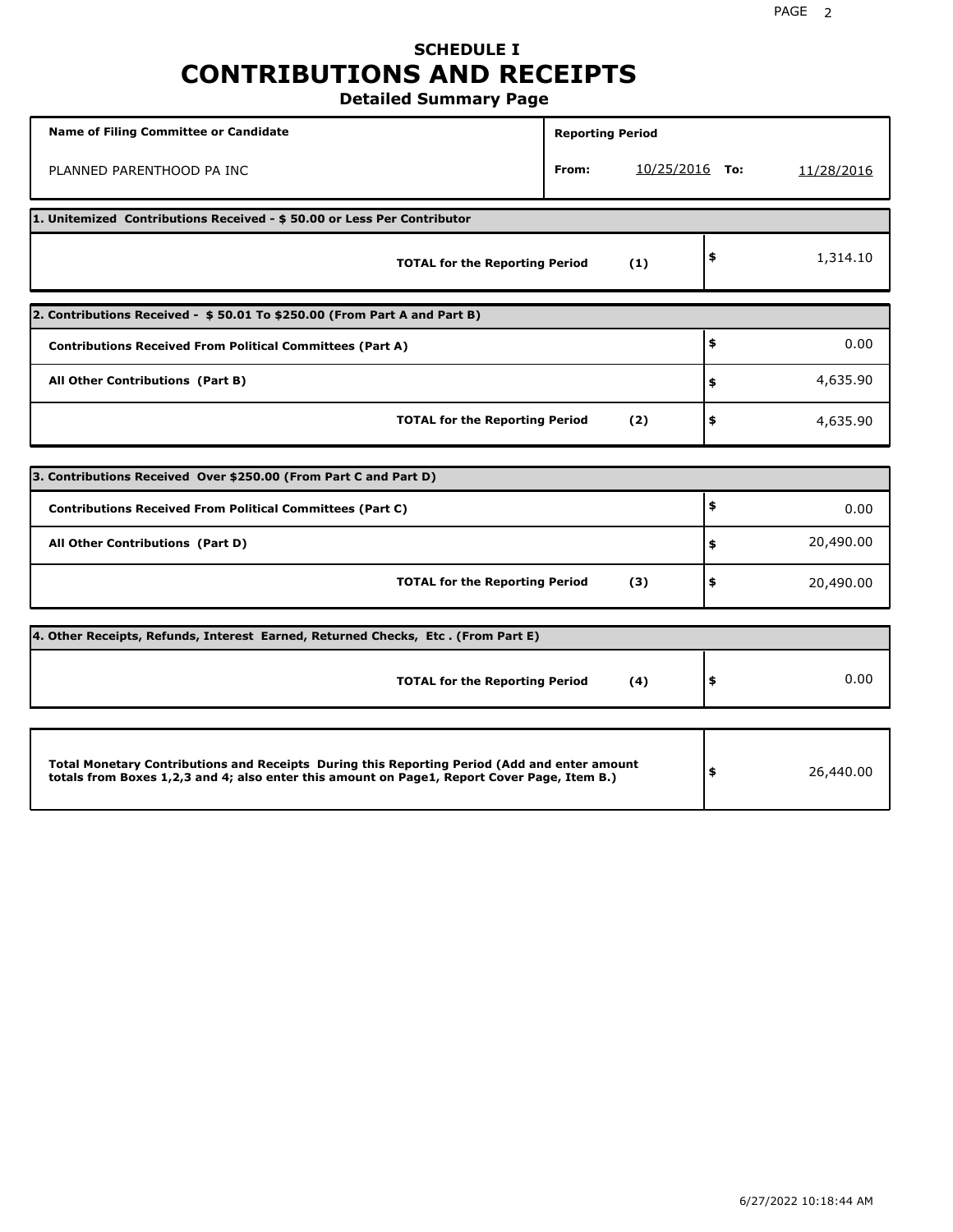PAGE 3

# **PART A CONTRIBUTIONS RECEIVED FROM POLITICAL COMMITTEES**

**\$50.01 TO \$250.00**

 **Use this Part to itemize only contributions received from political committees with an aggregate value from \$50.01 to \$250.00 in the reporting period.**

|                                            | Name of Filing Committee or Candidate                                        |                   |           |             | <b>Reporting Period</b> |     |                   |  |  |  |
|--------------------------------------------|------------------------------------------------------------------------------|-------------------|-----------|-------------|-------------------------|-----|-------------------|--|--|--|
|                                            |                                                                              |                   | From:     |             | To:                     |     |                   |  |  |  |
|                                            |                                                                              |                   |           | <b>DATE</b> |                         |     | <b>AMOUNT</b>     |  |  |  |
| <b>Full Name of Contributing Committee</b> |                                                                              |                   | <b>MO</b> | <b>DAY</b>  | <b>YEAR</b>             |     |                   |  |  |  |
| <b>Mailing Address</b>                     |                                                                              |                   |           |             |                         | \$  | 0.00              |  |  |  |
| City                                       | <b>State</b>                                                                 | Zip Code (Plus 4) |           |             |                         |     |                   |  |  |  |
|                                            |                                                                              |                   |           |             |                         |     | <b>PAGE TOTAL</b> |  |  |  |
|                                            | Enter Grand Total of Part A on Schedule I, Detailed Summary Page, Section 2. |                   |           |             |                         | ∣\$ | 0.00              |  |  |  |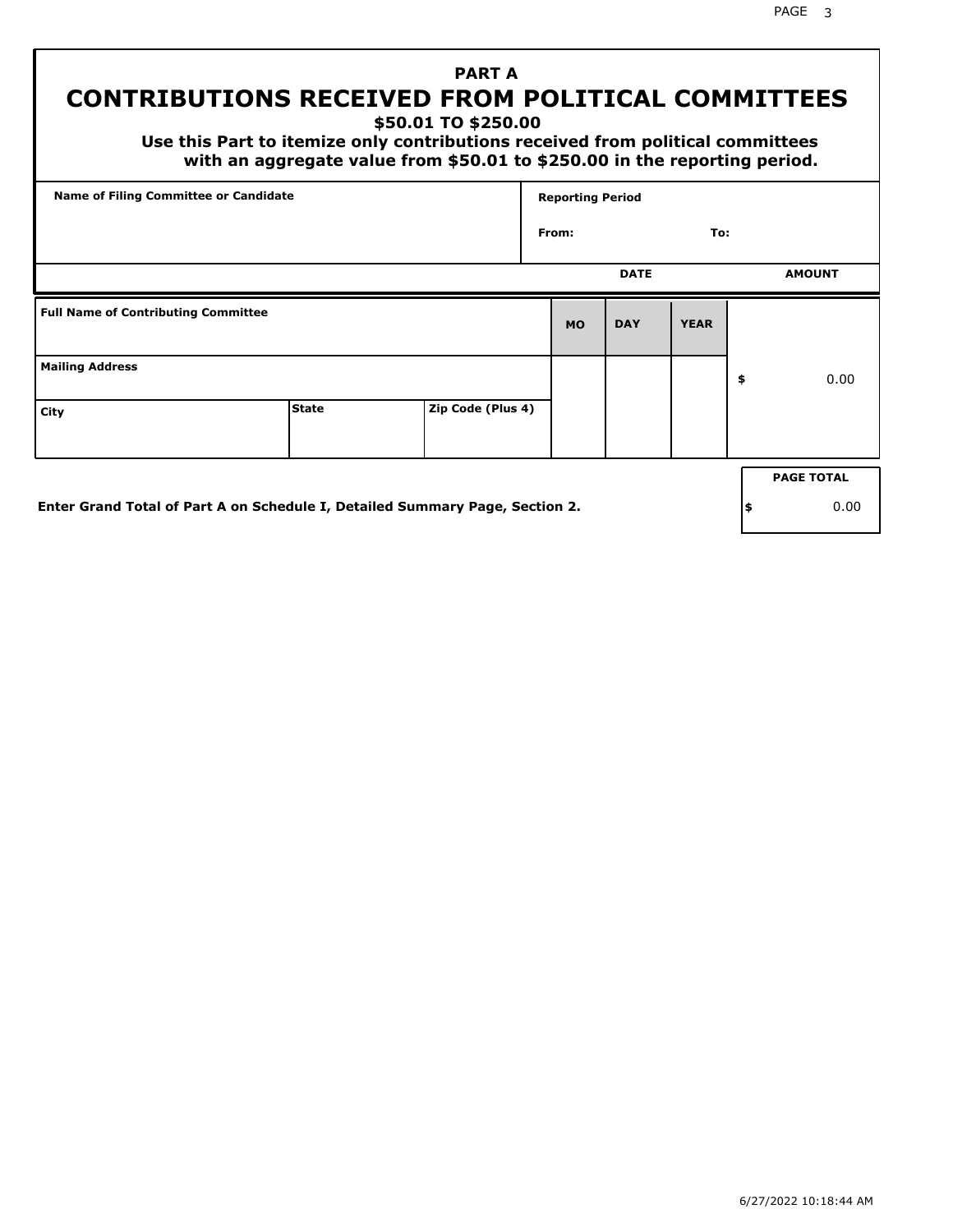| Use this Part to itemize all other contributions with an aggregate value from |                    | <b>PART B</b><br><b>ALL OTHER CONTRIBUTIONS</b><br>\$50.01 TO \$250.00<br>\$50.01 to \$250.00 in the reporting period.<br>(Exclude contributions from political committees reported in Part A) |                         |             |                  |               |
|-------------------------------------------------------------------------------|--------------------|------------------------------------------------------------------------------------------------------------------------------------------------------------------------------------------------|-------------------------|-------------|------------------|---------------|
| Name of Filing Committee or Candidate                                         |                    |                                                                                                                                                                                                | <b>Reporting Period</b> |             |                  |               |
| PLANNED PARENTHOOD PA INC                                                     |                    |                                                                                                                                                                                                | From:                   |             | $10/25/2016$ To: | 11/28/2016    |
|                                                                               |                    |                                                                                                                                                                                                |                         | <b>DATE</b> |                  | <b>AMOUNT</b> |
| <b>Full Name of Contributor</b><br>Margaret Krengel                           |                    |                                                                                                                                                                                                | <b>MO</b>               | <b>DAY</b>  | <b>YEAR</b>      |               |
| <b>Mailing Address</b><br>129 Orchard Court                                   |                    |                                                                                                                                                                                                |                         |             |                  | \$<br>190.00  |
| City                                                                          | <b>State</b>       | Zip Code (Plus 4)                                                                                                                                                                              | 11                      | 9           | 2016             |               |
| <b>Blue Bell</b>                                                              | PA                 | 19422                                                                                                                                                                                          |                         |             |                  |               |
| <b>Full Name of Contributor</b><br>Elizabeth Fraatz                           |                    |                                                                                                                                                                                                | <b>MO</b>               | <b>DAY</b>  | <b>YEAR</b>      |               |
| <b>Mailing Address</b><br>207 Paoli Pike                                      |                    |                                                                                                                                                                                                |                         |             |                  | \$<br>90.00   |
| City<br>malvern                                                               | <b>State</b><br>PA | Zip Code (Plus 4)<br>19355                                                                                                                                                                     | 11                      | 9           | 2016             |               |
| <b>Full Name of Contributor</b><br>Lara Cosentino                             |                    |                                                                                                                                                                                                | <b>MO</b>               | <b>DAY</b>  | <b>YEAR</b>      |               |
| <b>Mailing Address</b><br>90 Wookhaven Drive                                  |                    |                                                                                                                                                                                                |                         |             |                  | 240.00<br>÷,  |
| <b>City</b><br>Pittsburgh                                                     | <b>State</b>       | Zip Code (Plus 4)                                                                                                                                                                              | 11                      | 9           | 2016             |               |
|                                                                               | PA                 | 15228                                                                                                                                                                                          |                         |             |                  |               |
| <b>Full Name of Contributor</b><br>Robin Spiller                              |                    |                                                                                                                                                                                                | <b>MO</b>               | <b>DAY</b>  | <b>YEAR</b>      |               |
| <b>Mailing Address</b><br>148 Riding Trail Ln                                 |                    |                                                                                                                                                                                                |                         |             |                  | \$<br>65.00   |
| <b>City</b><br>Pittsburgh                                                     | <b>State</b><br>PA | Zip Code (Plus 4)<br>15215                                                                                                                                                                     | 11                      | 9           | 2016             |               |
| <b>Full Name of Contributor</b><br>Vicki McKenna                              |                    |                                                                                                                                                                                                | <b>MO</b>               | <b>DAY</b>  | <b>YEAR</b>      |               |
| <b>Mailing Address</b><br>1720 Hastings Mill Road                             |                    |                                                                                                                                                                                                |                         |             |                  | \$<br>90.00   |
| <b>City</b><br>Pittsburgh                                                     | <b>State</b><br>PA | Zip Code (Plus 4)<br>15241                                                                                                                                                                     | 11                      | 9           | 2016             |               |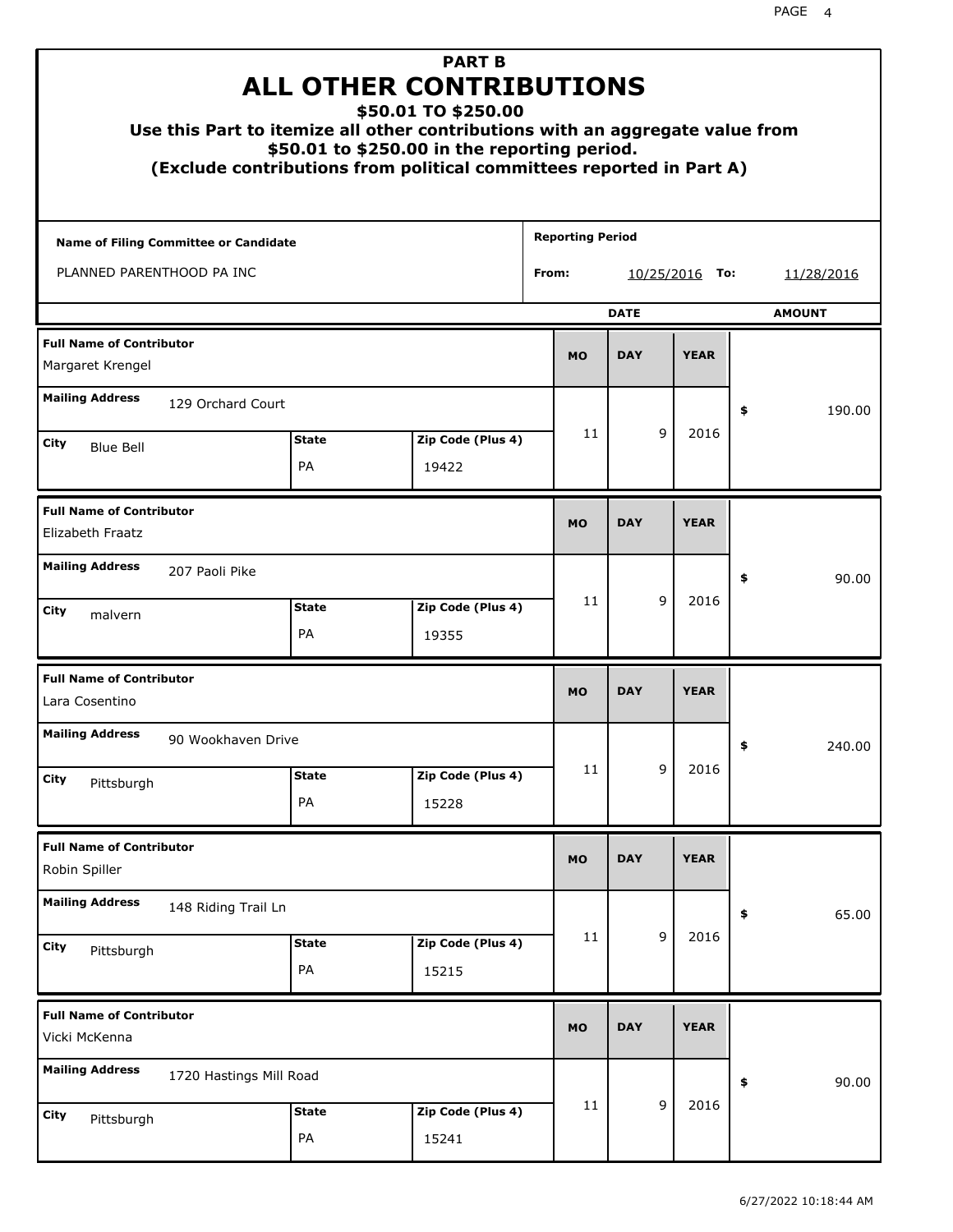| <b>Full Name of Contributor</b><br>Amy Connors                         | <b>MO</b> | <b>DAY</b> |             | <b>YEAR</b> |              |
|------------------------------------------------------------------------|-----------|------------|-------------|-------------|--------------|
| <b>Mailing Address</b><br>2041 Murstone Road                           |           |            |             |             | 90.00<br>\$  |
| <b>State</b><br>Zip Code (Plus 4)<br>City<br>Pittsburgh<br>PA<br>15241 | 11        |            | 9           | 2016        |              |
| <b>Full Name of Contributor</b><br>Kim Cantalamessa                    | <b>MO</b> | <b>DAY</b> |             | <b>YEAR</b> |              |
| <b>Mailing Address</b><br>234 Salem Drive                              |           |            |             |             | 90.00<br>\$  |
| Zip Code (Plus 4)<br><b>State</b><br>City<br>Pittsburgh<br>PA<br>15241 | 11        |            | 9           | 2016        |              |
| <b>Full Name of Contributor</b><br>Susan Wagner                        | <b>MO</b> | <b>DAY</b> |             | <b>YEAR</b> |              |
| <b>Mailing Address</b><br>3375 Brookdale Drive                         |           |            |             |             | \$<br>90.00  |
| <b>State</b><br>Zip Code (Plus 4)<br>City<br>Pittsburgh<br>PA<br>15241 | 11        |            | 9           | 2016        |              |
|                                                                        |           |            |             |             |              |
| <b>Full Name of Contributor</b><br>Louanne Baily                       | <b>MO</b> | <b>DAY</b> |             | <b>YEAR</b> |              |
| <b>Mailing Address</b><br>201 Mayfair Drive                            |           |            |             |             | \$<br>90.00  |
| <b>State</b><br>Zip Code (Plus 4)<br>City<br>Pittsburgh<br>PA<br>15228 | 11        |            | 9           | 2016        |              |
| <b>Full Name of Contributor</b><br>Rollyn Ornstein                     | <b>MO</b> | <b>DAY</b> |             | <b>YEAR</b> |              |
| <b>Mailing Address</b><br>1949 Creek hollow Lane                       |           |            |             |             | \$<br>240.00 |
| Zip Code (Plus 4)<br><b>State</b><br>City<br>Hershey<br>PA<br>17033    | 11        |            | $\mathsf g$ | 2016        |              |
| <b>Full Name of Contributor</b><br>Jennifer Chuang                     | <b>MO</b> | <b>DAY</b> |             | <b>YEAR</b> |              |
| <b>Mailing Address</b><br>114 W Maple Avenue                           | 11        |            | $\mathsf g$ | 2016        | 90.00<br>\$  |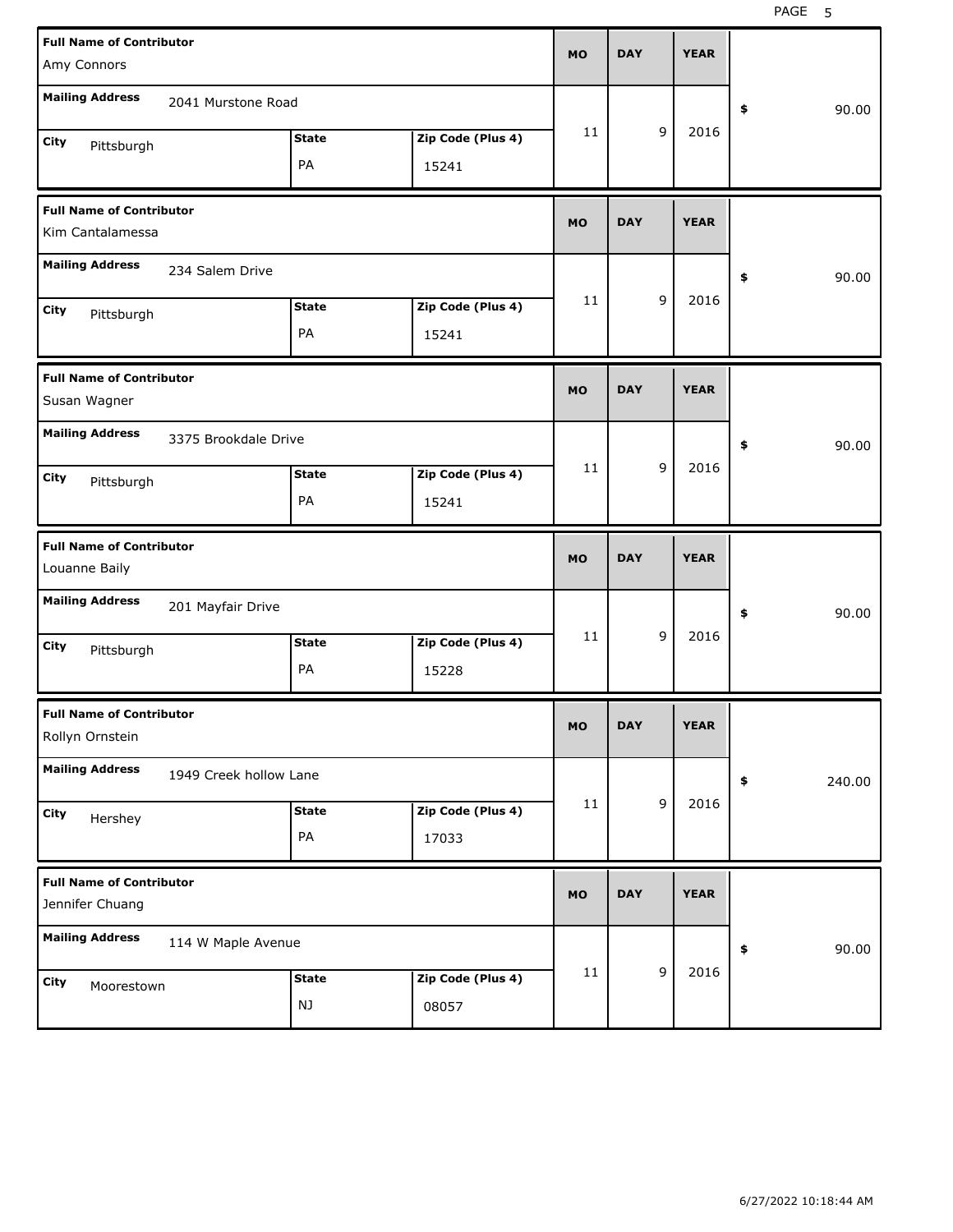| <b>Full Name of Contributor</b><br>Judith Ruszkowski   |                      |                    |                            | <b>MO</b> | <b>DAY</b> |             | <b>YEAR</b> |              |
|--------------------------------------------------------|----------------------|--------------------|----------------------------|-----------|------------|-------------|-------------|--------------|
| <b>Mailing Address</b>                                 | 6465 Jackson Street  |                    |                            |           |            |             |             | \$<br>65.00  |
| City<br>Pittsburgh                                     |                      | <b>State</b><br>PA | Zip Code (Plus 4)<br>15206 | 11        |            | 9           | 2016        |              |
| <b>Full Name of Contributor</b><br>Colleen Krajewski   |                      |                    |                            | <b>MO</b> | <b>DAY</b> |             | <b>YEAR</b> |              |
| <b>Mailing Address</b>                                 | 3945 Forbes Avenue   |                    |                            |           |            |             |             | \$<br>240.00 |
| City<br>Pittsburgh                                     |                      | <b>State</b><br>PA | Zip Code (Plus 4)<br>15213 | 11        |            | 9           | 2016        |              |
| <b>Full Name of Contributor</b><br>Nastasia Hons-Astle |                      |                    |                            | <b>MO</b> | <b>DAY</b> |             | <b>YEAR</b> |              |
| <b>Mailing Address</b>                                 | 401 Wood Street      |                    |                            |           |            |             |             | \$<br>240.00 |
| City<br>Pittsburgh                                     |                      | <b>State</b><br>PA | Zip Code (Plus 4)<br>15222 | 11        |            | 9           | 2016        |              |
|                                                        |                      |                    |                            |           |            |             |             |              |
| <b>Full Name of Contributor</b><br>Frances Rupp        |                      |                    |                            | <b>MO</b> | <b>DAY</b> |             | <b>YEAR</b> |              |
| <b>Mailing Address</b>                                 | 4015 Dalewood Street |                    |                            |           |            |             |             | \$<br>65.00  |
| City<br>Pittsburgh                                     |                      | <b>State</b><br>PA | Zip Code (Plus 4)<br>15227 | 11        |            | 9           | 2016        |              |
| <b>Full Name of Contributor</b><br>Judith Wilson       |                      |                    |                            | <b>MO</b> | <b>DAY</b> |             | <b>YEAR</b> |              |
| <b>Mailing Address</b>                                 | 507 Kettlehouse Pond |                    |                            |           |            |             |             | \$<br>140.00 |
| City<br>Chesterbrook                                   |                      | <b>State</b><br>PA | Zip Code (Plus 4)<br>19087 | 11        |            | $\mathsf g$ | 2016        |              |
| <b>Full Name of Contributor</b><br>Frank Weber         |                      |                    |                            | <b>MO</b> | <b>DAY</b> |             | <b>YEAR</b> |              |
| <b>Mailing Address</b>                                 | 552 Brookwood Road   |                    |                            |           |            | $\mathsf g$ | 2016        | \$<br>190.00 |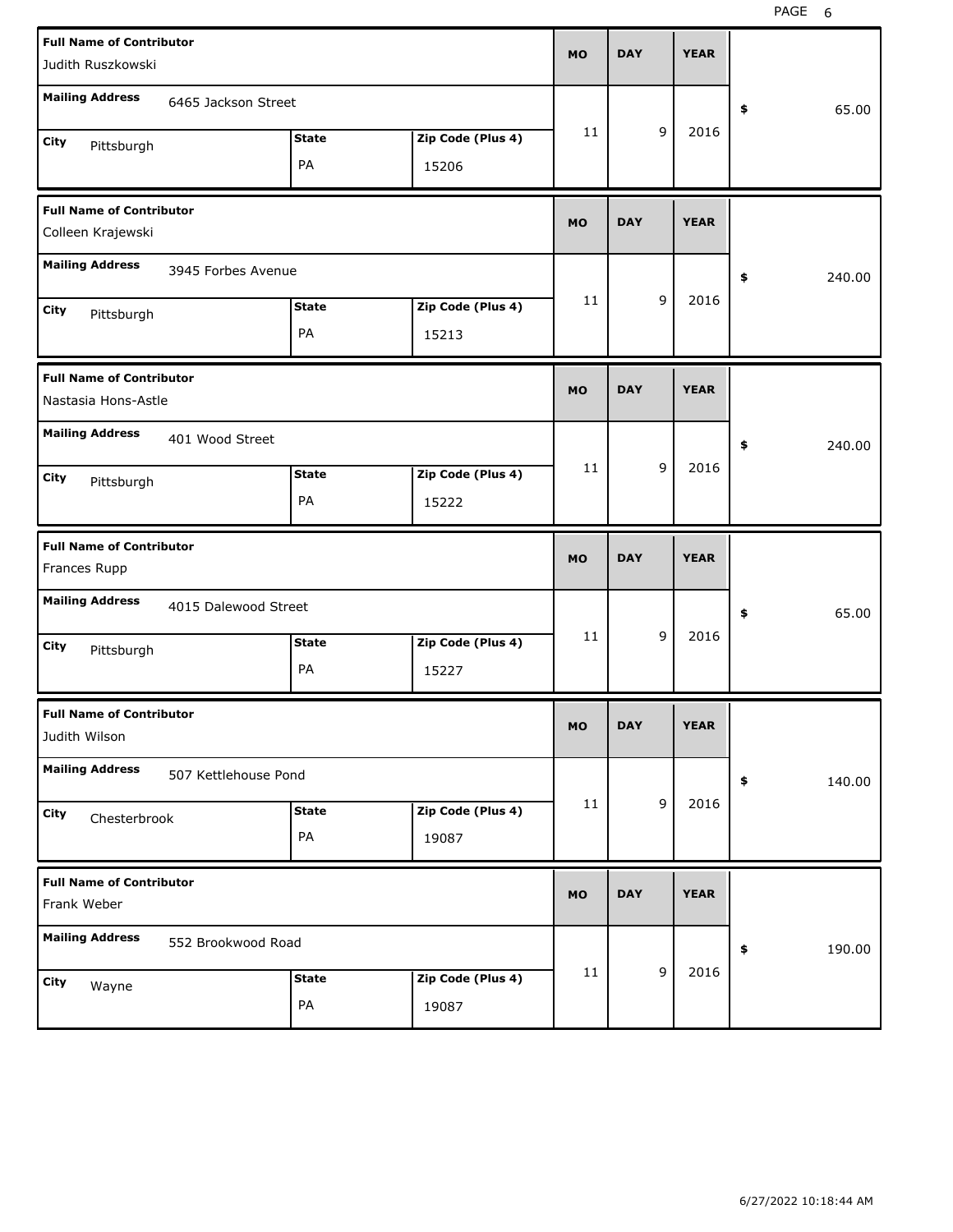| <b>Full Name of Contributor</b><br>Ken Weinstein       |              |                   | MO  | <b>DAY</b> |             | <b>YEAR</b> |             |
|--------------------------------------------------------|--------------|-------------------|-----|------------|-------------|-------------|-------------|
| <b>Mailing Address</b><br>502 W Allens Lane            |              |                   |     |            |             |             | \$<br>90.00 |
| City<br>Philadelphia                                   | <b>State</b> | Zip Code (Plus 4) | 11  |            | 9           | 2016        |             |
|                                                        | PA           | 19119             |     |            |             |             |             |
| <b>Full Name of Contributor</b><br>marylyn Calabrese   |              |                   | MO  | <b>DAY</b> |             | <b>YEAR</b> |             |
| <b>Mailing Address</b><br>9 Madeline Drive             |              |                   |     |            |             |             | \$<br>90.00 |
| City<br>malvern                                        | <b>State</b> | Zip Code (Plus 4) | 11  |            | 9           | 2016        |             |
|                                                        | PA           | 19355             |     |            |             |             |             |
| <b>Full Name of Contributor</b><br>Charolotte Sibley   |              |                   | MO  | <b>DAY</b> |             | <b>YEAR</b> |             |
| <b>Mailing Address</b><br>115 Hunt Valley Circle       |              |                   |     |            |             |             | \$<br>90.00 |
| City<br>Berwyn                                         | <b>State</b> | Zip Code (Plus 4) | 11  |            | 9           | 2016        |             |
|                                                        | PA           | 19312             |     |            |             |             |             |
|                                                        |              |                   |     |            |             |             |             |
| <b>Full Name of Contributor</b><br><b>Betsy Sheerr</b> |              |                   | MO  | <b>DAY</b> |             | <b>YEAR</b> |             |
| <b>Mailing Address</b><br>225 S 4th Street             |              |                   |     |            |             |             | \$<br>90.00 |
| City                                                   | <b>State</b> | Zip Code (Plus 4) | 11  |            | 9           | 2016        |             |
| Philadelphia                                           | PA           | 19106             |     |            |             |             |             |
| <b>Full Name of Contributor</b><br>Cheryl Tierney      |              |                   | MU. | DAY        |             | <b>YEAR</b> |             |
| <b>Mailing Address</b><br>132 Savannah Drive           |              |                   |     |            |             |             | \$<br>90.00 |
| City                                                   | <b>State</b> | Zip Code (Plus 4) | 11  |            | $\mathsf g$ | 2016        |             |
| Hummelstown                                            | PA           | 17036             |     |            |             |             |             |
| <b>Full Name of Contributor</b><br>Aaron Fredrickson   |              |                   | MO  | <b>DAY</b> |             | <b>YEAR</b> |             |
| <b>Mailing Address</b><br>1242 Jill Drive              |              |                   |     |            |             |             | \$<br>90.00 |
| City<br>Hummelstown                                    | <b>State</b> | Zip Code (Plus 4) | 11  |            | $\mathsf g$ | 2016        |             |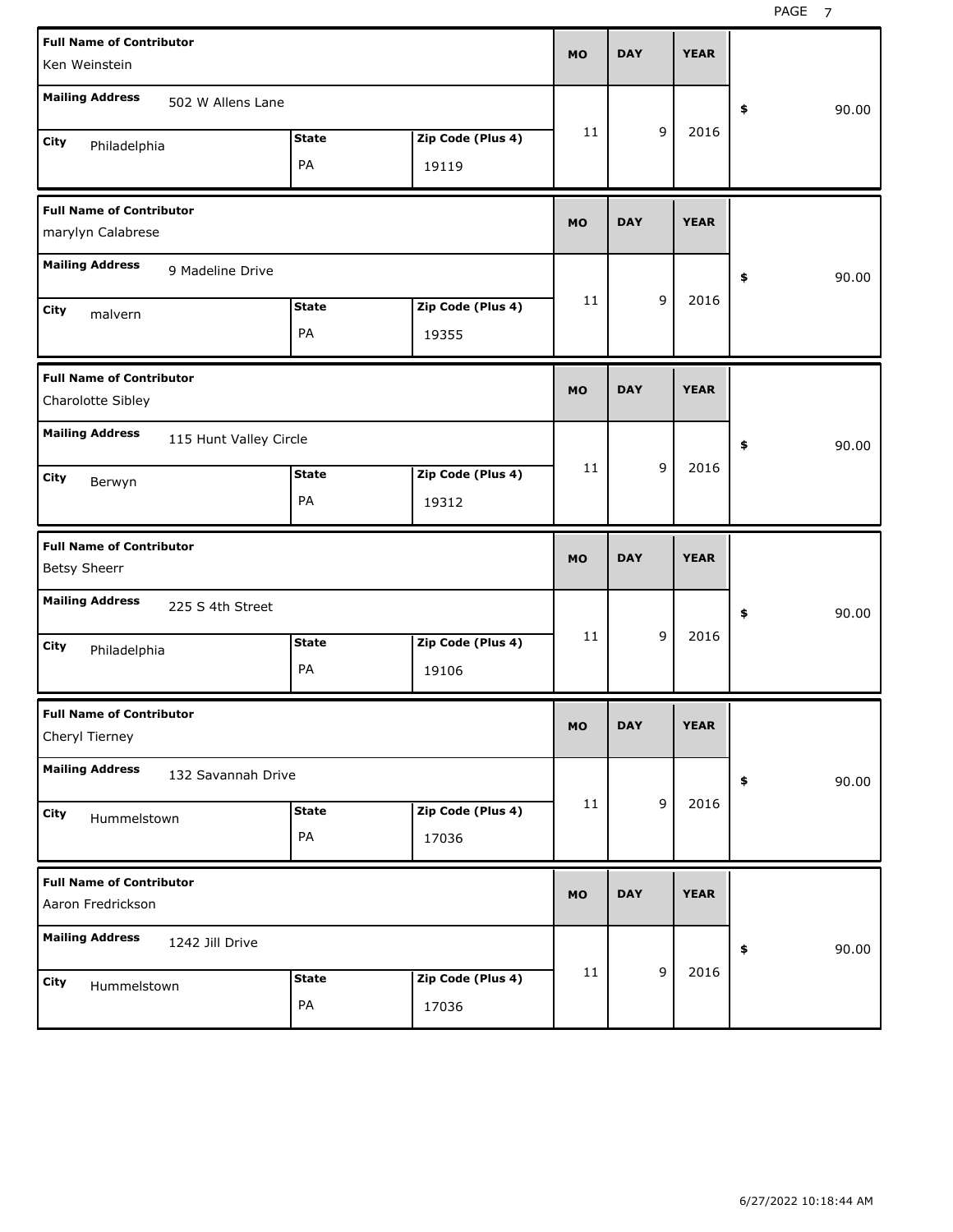| <b>Full Name of Contributor</b><br>Mary Kathryn Schmitz |                         |                    |                            | <b>MO</b> | <b>DAY</b> |             | <b>YEAR</b> |              |
|---------------------------------------------------------|-------------------------|--------------------|----------------------------|-----------|------------|-------------|-------------|--------------|
| <b>Mailing Address</b>                                  | 217 Edgehill Road       |                    |                            |           |            |             |             | \$<br>65.00  |
| City<br>merion Station                                  |                         | <b>State</b><br>PA | Zip Code (Plus 4)<br>19066 | 11        |            | 9           | 2016        |              |
| <b>Full Name of Contributor</b><br>Jessica Ritchie      |                         |                    |                            | <b>MO</b> | <b>DAY</b> |             | <b>YEAR</b> |              |
| <b>Mailing Address</b>                                  | 1893 Meadow Ridge Drive |                    |                            |           |            |             |             | \$<br>90.00  |
| City<br>Hummelstown                                     |                         | <b>State</b><br>PA | Zip Code (Plus 4)<br>17036 | 11        |            | 9           | 2016        |              |
| <b>Full Name of Contributor</b><br>nancy Simpronio      |                         |                    |                            | <b>MO</b> | <b>DAY</b> |             | <b>YEAR</b> |              |
| <b>Mailing Address</b>                                  | 5723 Kentucky Avenue    |                    |                            |           |            |             |             | \$<br>0.90   |
| City<br>Pittsburgh                                      |                         | <b>State</b><br>PA | Zip Code (Plus 4)<br>15201 | 11        |            | 9           | 2016        |              |
|                                                         |                         |                    |                            |           |            |             |             |              |
| <b>Full Name of Contributor</b><br>Richard parsakian    |                         |                    |                            | <b>MO</b> | <b>DAY</b> |             | <b>YEAR</b> |              |
| <b>Mailing Address</b>                                  | 5850 Ellsworth Avenue   |                    |                            |           |            |             |             | \$<br>240.00 |
| City<br>Pittsburgh                                      |                         | <b>State</b><br>PA | Zip Code (Plus 4)<br>15232 | 11        |            | 9           | 2016        |              |
| <b>Full Name of Contributor</b><br>Audrey Lance         |                         |                    |                            | <b>MO</b> | <b>DAY</b> |             | <b>YEAR</b> |              |
| <b>Mailing Address</b>                                  | 3945 Forbes Avenue      |                    |                            |           |            |             |             | \$<br>90.00  |
| City<br>Pittsburgh                                      |                         | <b>State</b><br>PA | Zip Code (Plus 4)<br>15213 | 11        |            | $\mathsf g$ | 2016        |              |
| <b>Full Name of Contributor</b><br>Anne Kulli           |                         |                    |                            | <b>MO</b> | <b>DAY</b> |             | <b>YEAR</b> |              |
| <b>Mailing Address</b>                                  | 2044 Murdstone Road     |                    |                            |           |            | $\mathsf g$ | 2016        | \$<br>90.00  |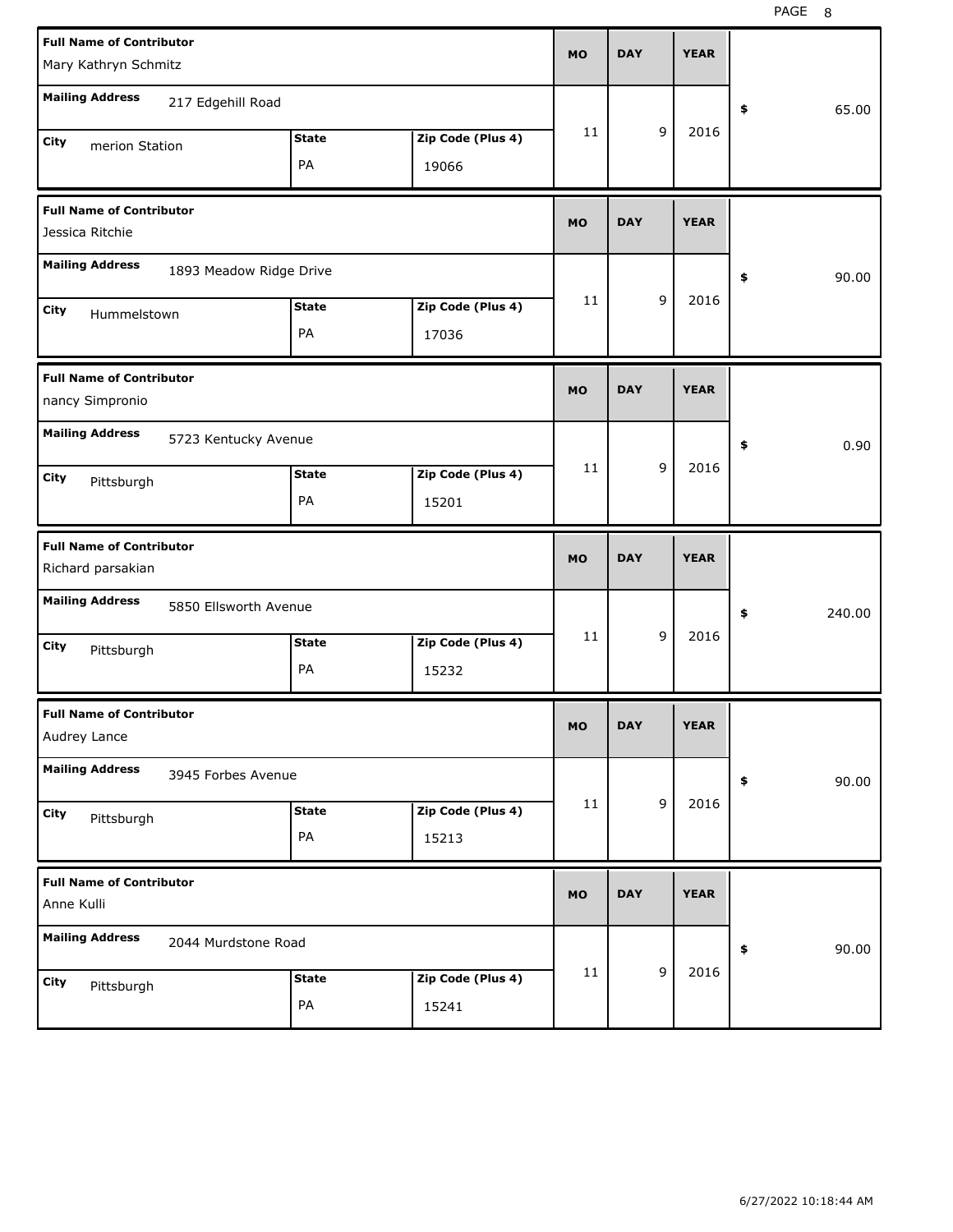| <b>Full Name of Contributor</b><br>Deborah Olszewski |                      |              |                   | <b>MO</b> | <b>DAY</b> |   | <b>YEAR</b> |              |
|------------------------------------------------------|----------------------|--------------|-------------------|-----------|------------|---|-------------|--------------|
|                                                      |                      |              |                   |           |            |   |             |              |
| <b>Mailing Address</b>                               | 403 Glenshaw Avenue  |              |                   |           |            |   |             | \$<br>240.00 |
| City<br>Glenshaw                                     |                      | <b>State</b> | Zip Code (Plus 4) | 11        |            | 9 | 2016        |              |
|                                                      |                      | PA           | 15116             |           |            |   |             |              |
| <b>Full Name of Contributor</b>                      |                      |              |                   | <b>MO</b> | <b>DAY</b> |   | <b>YEAR</b> |              |
| Jody Figas                                           |                      |              |                   |           |            |   |             |              |
| <b>Mailing Address</b>                               | 2305 Sarah Street    |              |                   |           |            |   |             | \$<br>115.00 |
| City                                                 |                      | <b>State</b> | Zip Code (Plus 4) | 11        |            | 9 | 2016        |              |
| Pittsburgh                                           |                      | PA           | 15203             |           |            |   |             |              |
| <b>Full Name of Contributor</b>                      |                      |              |                   |           |            |   |             |              |
| Therese Tardio                                       |                      |              |                   | <b>MO</b> | <b>DAY</b> |   | <b>YEAR</b> |              |
| <b>Mailing Address</b>                               | 128 Maple Avenue 1   |              |                   |           |            |   |             | \$<br>215.00 |
| City<br>Pittsburgh                                   |                      | <b>State</b> | Zip Code (Plus 4) | 11        |            | 9 | 2016        |              |
|                                                      |                      | PA           | 15218             |           |            |   |             |              |
|                                                      |                      |              |                   |           |            |   |             |              |
| <b>Full Name of Contributor</b>                      |                      |              |                   |           |            |   |             |              |
| Julie Pezzino                                        |                      |              |                   | <b>MO</b> | <b>DAY</b> |   | <b>YEAR</b> |              |
| <b>Mailing Address</b>                               | 5801 Elgin Street    |              |                   |           |            |   |             | \$<br>90.00  |
| City                                                 |                      | <b>State</b> | Zip Code (Plus 4) | 11        |            | 9 | 2016        |              |
| Pittsburgh                                           |                      | PA           | 15206             |           |            |   |             |              |
| <b>Full Name of Contributor</b>                      |                      |              |                   |           |            |   |             |              |
| Linda Debruin                                        |                      |              |                   | <b>MO</b> | DAY        |   | <b>YEAR</b> |              |
| <b>Mailing Address</b>                               | 125 Saint Joseph Way |              |                   |           |            |   |             | \$<br>90.00  |
| City                                                 |                      | <b>State</b> | Zip Code (Plus 4) | 11        |            | 9 | 2016        |              |
| Pittsburgh                                           |                      | PA           | 15203             |           |            |   |             |              |
| <b>Full Name of Contributor</b>                      |                      |              |                   |           |            |   |             |              |
| Deadra Keener                                        |                      |              |                   | <b>MO</b> | <b>DAY</b> |   | <b>YEAR</b> |              |
| <b>Mailing Address</b>                               | 375 S Evaline Street |              |                   |           |            |   |             | \$<br>65.00  |
| City<br>Pittsburgh                                   |                      | <b>State</b> | Zip Code (Plus 4) | 11        |            | 9 | 2016        |              |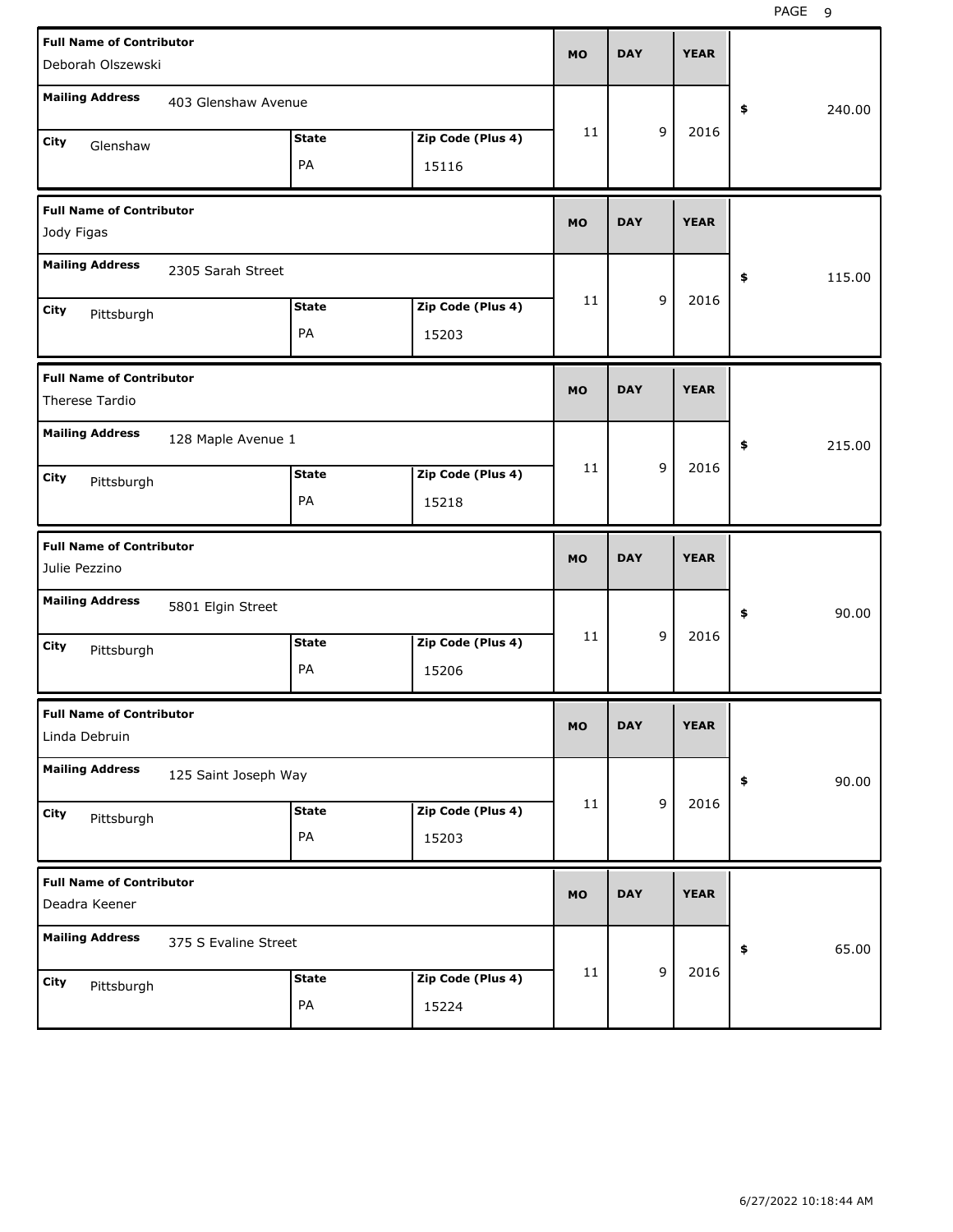| <b>Full Name of Contributor</b><br>Kris Knieriem  |                         |                    |                                                                              | <b>MO</b> | <b>DAY</b> | <b>YEAR</b> |                   |
|---------------------------------------------------|-------------------------|--------------------|------------------------------------------------------------------------------|-----------|------------|-------------|-------------------|
| <b>Mailing Address</b>                            | 309 South Linden Avenue |                    |                                                                              |           |            |             | \$<br>90.00       |
| City<br>Pittsburgh                                |                         | <b>State</b><br>PA | Zip Code (Plus 4)<br>15208                                                   | 11        | 9          | 2016        |                   |
| <b>Full Name of Contributor</b><br>Amber McCann   |                         |                    |                                                                              | <b>MO</b> | <b>DAY</b> | <b>YEAR</b> |                   |
| <b>Mailing Address</b><br>City<br>Pittsburgh      | 1315 King Avenue        | <b>State</b><br>PA | Zip Code (Plus 4)<br>15206                                                   | 11        | 9          | 2016        | \$<br>65.00       |
| <b>Full Name of Contributor</b><br>Kathleen Hower |                         |                    |                                                                              | <b>MO</b> | <b>DAY</b> | <b>YEAR</b> |                   |
| <b>Mailing Address</b>                            | 702 North Taylor Avenue |                    |                                                                              |           |            |             | \$<br>65.00       |
| City<br>Pittsburgh                                |                         | <b>State</b><br>PA | Zip Code (Plus 4)<br>15212                                                   | 11        | 9          | 2016        |                   |
| <b>Full Name of Contributor</b><br>Keren Decarlo  |                         |                    |                                                                              | <b>MO</b> | <b>DAY</b> | <b>YEAR</b> |                   |
| <b>Mailing Address</b><br>City<br>Pittsburgh      | 1445 David Avenue       | <b>State</b><br>PA | Zip Code (Plus 4)<br>15212                                                   | 11        | 9          | 2016        | \$<br>90.00       |
| <b>Full Name of Contributor</b><br>Jen Waldron    |                         |                    |                                                                              | <b>MO</b> | <b>DAY</b> | <b>YEAR</b> |                   |
| <b>Mailing Address</b>                            | 219 Tennyson            |                    |                                                                              |           |            |             | \$<br>90.00       |
| City<br>Pittsburgh                                |                         | <b>State</b><br>PA | Zip Code (Plus 4)<br>15213                                                   | 11        | 9          | 2016        |                   |
|                                                   |                         |                    |                                                                              |           |            |             | <b>PAGE TOTAL</b> |
|                                                   |                         |                    | Enter Grand Total of Part A on Schedule I, Detailed Summary Page, Section 2. |           |            |             | \$<br>4,635.90    |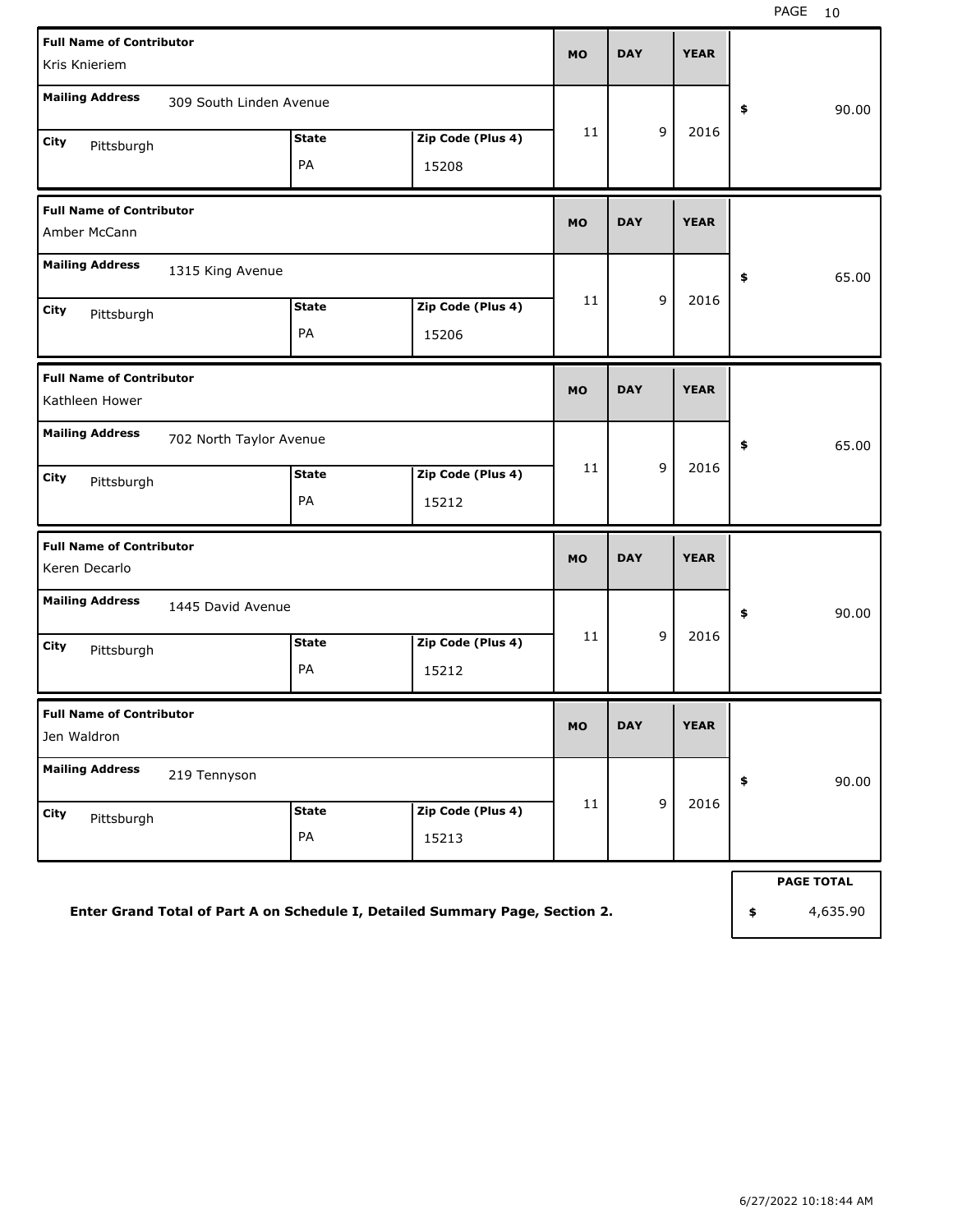# **PART C Contributions Received From Political Committees**

**OVER \$250.00**

 **Use this Part to itemize only contributions received from Political committees with an aggregate value from Over \$250.00 in the reporting period.**

| Name of Filing Committee or Candidate                                        |              | <b>Reporting Period</b> |             |            |             |                   |
|------------------------------------------------------------------------------|--------------|-------------------------|-------------|------------|-------------|-------------------|
|                                                                              |              | From:                   |             |            | To:         |                   |
|                                                                              |              |                         | <b>DATE</b> |            |             | <b>AMOUNT</b>     |
| <b>Full Name of Contributing Committee</b>                                   |              |                         | <b>MO</b>   | <b>DAY</b> | <b>YEAR</b> |                   |
| <b>Mailing Address</b>                                                       |              |                         |             |            |             | \$<br>0.00        |
| City                                                                         | <b>State</b> | Zip Code (Plus 4)       |             |            |             |                   |
|                                                                              |              |                         |             |            |             | <b>PAGE TOTAL</b> |
| Enter Grand Total of Part C on Schedule I, Detailed Summary Page, Section 3. |              |                         |             |            |             | \$<br>0.00        |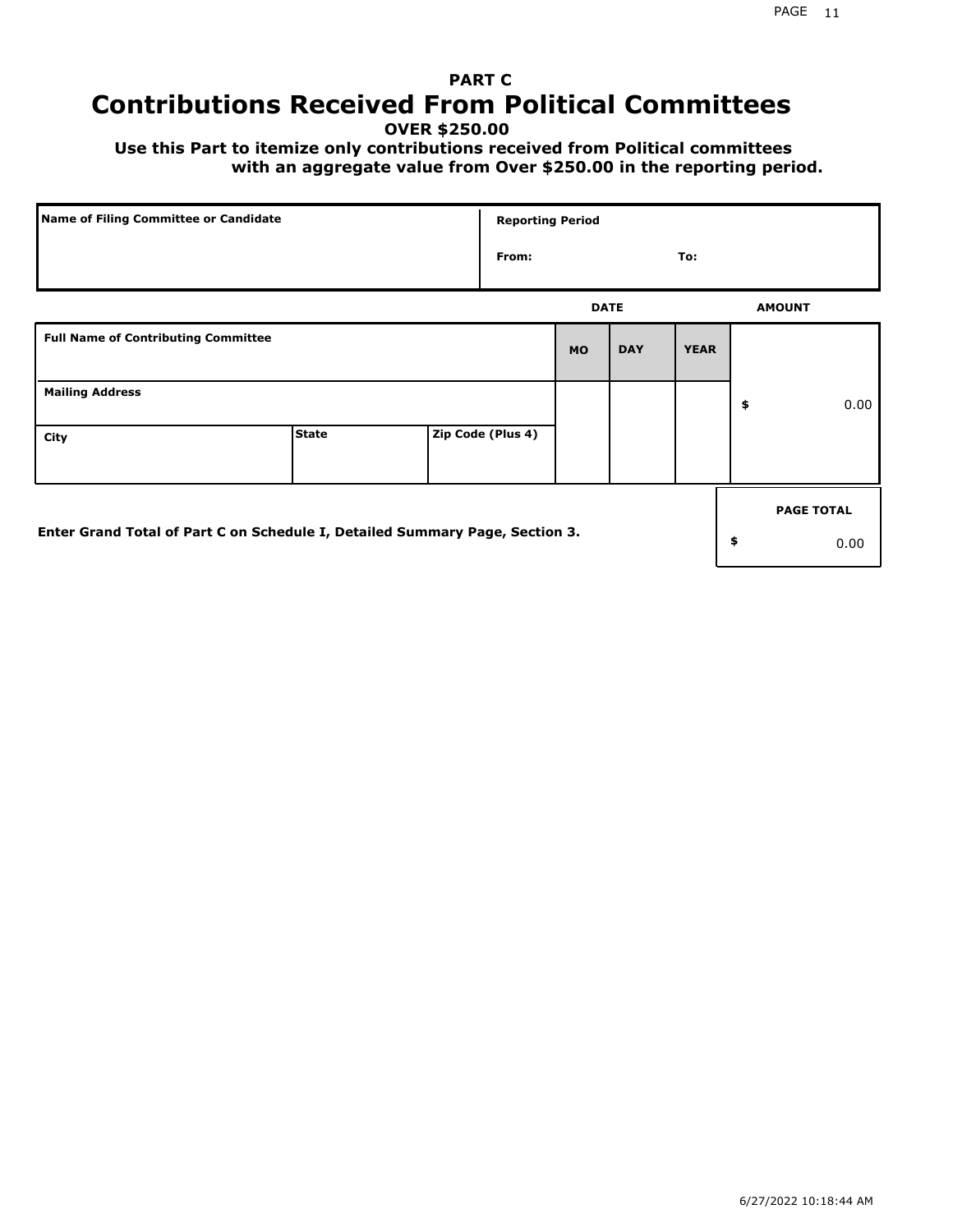## **PART D ALL OTHER CONTRIBUTIONS**

## **OVER \$250.00**

### **Use this Part to itemize all other contributions with an aggregate value of**

 **over \$250.00 in the reporting period.**

 **(Exclude contributions from political committees reported in Part C.)** 

| Name of Filing Committee or Candidate<br>PLANNED PARENTHOOD PA INC    |              |  |                   |       | <b>Reporting Period</b> |              |   |                |                   |            |  |
|-----------------------------------------------------------------------|--------------|--|-------------------|-------|-------------------------|--------------|---|----------------|-------------------|------------|--|
|                                                                       |              |  |                   | From: |                         |              |   | 10/25/2016 To: |                   | 11/28/2016 |  |
|                                                                       |              |  |                   |       |                         | <b>DATE</b>  |   |                | <b>AMOUNT</b>     |            |  |
| <b>Full Name of Contributor</b><br>Carol Novak                        |              |  |                   |       | <b>MO</b>               | <b>DAY</b>   |   | <b>YEAR</b>    |                   |            |  |
| <b>Mailing</b><br>1 Windrow Lane<br><b>Address</b>                    |              |  |                   |       |                         |              |   |                | \$                | 390.00     |  |
| City<br>Newtown                                                       | <b>State</b> |  | Zip Code (Plus 4) |       | 11                      |              | 9 | 2016           |                   |            |  |
|                                                                       | PA           |  | 18940             |       |                         |              |   |                |                   |            |  |
| <b>Employer Name</b><br>Unknown                                       |              |  |                   |       | <b>Occupation</b>       |              |   | Unknown        |                   |            |  |
| <b>Employer Mailing Address/Principal Place of</b><br><b>Business</b> |              |  | City              |       |                         | <b>State</b> |   |                | Zip Code (Plus 4) |            |  |
| Unknown                                                               |              |  | Newtown           |       |                         | PA           |   |                | 18940             |            |  |
| <b>Full Name of Contributor</b><br>Holly Wolff                        |              |  |                   |       | <b>MO</b>               | <b>DAY</b>   |   | <b>YEAR</b>    |                   |            |  |
| <b>Mailing</b><br>1066 Kiwassa Lake Road<br><b>Address</b>            |              |  |                   |       |                         |              |   |                | \$                | 590.00     |  |
| City<br>Saranac Lake                                                  | <b>State</b> |  | Zip Code (Plus 4) |       | 11                      |              | 9 | 2016           |                   |            |  |
|                                                                       | <b>NY</b>    |  | 12983             |       |                         |              |   |                |                   |            |  |
| <b>Employer Name</b><br>Unknown                                       |              |  |                   |       | <b>Occupation</b>       |              |   | Unknown        |                   |            |  |
| <b>Employer Mailing Address/Principal Place of</b><br><b>Business</b> |              |  | City              |       |                         | <b>State</b> |   |                | Zip Code (Plus 4) |            |  |
| Unknown                                                               |              |  | Unknown           |       |                         | <b>NY</b>    |   |                | 12983             |            |  |
| <b>Full Name of Contributor</b><br>Deborah Willig                     |              |  |                   |       | <b>MO</b>               | <b>DAY</b>   |   | <b>YEAR</b>    |                   |            |  |
| <b>Mailing</b><br>1845 Walnut Street<br><b>Address</b>                |              |  |                   |       |                         |              |   |                | \$                | 490.00     |  |
| City<br>Philadelphia                                                  | <b>State</b> |  | Zip Code (Plus 4) |       | 11                      |              | 9 | 2016           |                   |            |  |
|                                                                       | PA           |  | 19103             |       |                         |              |   |                |                   |            |  |
| <b>Employer Name</b><br>Unknown                                       |              |  |                   |       | <b>Occupation</b>       |              |   | Unknown        |                   |            |  |
| <b>Employer Mailing Address/Principal Place of</b><br><b>Business</b> |              |  | City              |       |                         | <b>State</b> |   |                | Zip Code (Plus 4) |            |  |
| Unknown                                                               |              |  | Philadelphia      |       |                         | PA           |   |                | 19103             |            |  |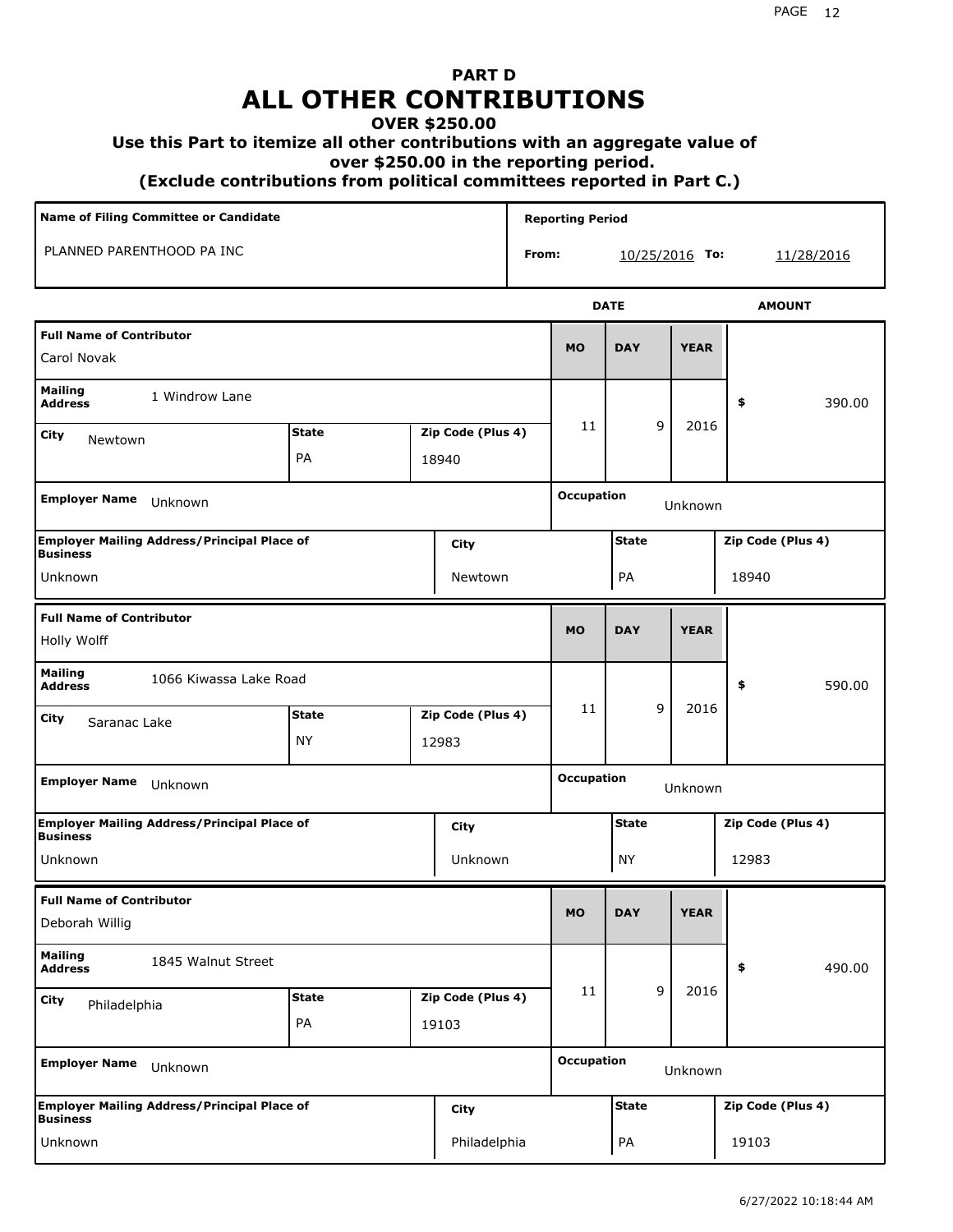| <b>Full Name of Contributor</b>                                           |                                                    |              |                   | <b>MO</b>         | <b>DAY</b>   |   | <b>YEAR</b> |                   |          |
|---------------------------------------------------------------------------|----------------------------------------------------|--------------|-------------------|-------------------|--------------|---|-------------|-------------------|----------|
| Marion Layton mann                                                        |                                                    |              |                   |                   |              |   |             |                   |          |
| <b>Mailing</b><br><b>Address</b>                                          | 266 Beechwood Drive                                |              |                   |                   |              |   |             | \$                | 2,490.00 |
| City<br>Rosemont                                                          |                                                    | <b>State</b> | Zip Code (Plus 4) | 11                |              | 9 | 2016        |                   |          |
|                                                                           |                                                    | PA           | 19010             |                   |              |   |             |                   |          |
| <b>Employer Name</b>                                                      | Unknown                                            |              |                   | <b>Occupation</b> |              |   | Unknown     |                   |          |
| <b>Business</b>                                                           | <b>Employer Mailing Address/Principal Place of</b> |              | City              |                   | <b>State</b> |   |             | Zip Code (Plus 4) |          |
| Unknown                                                                   |                                                    |              | Rosemont          |                   | PA           |   |             | 19010             |          |
| <b>Full Name of Contributor</b>                                           |                                                    |              |                   |                   |              |   |             |                   |          |
| Dawn predmore                                                             |                                                    |              |                   | <b>MO</b>         | <b>DAY</b>   |   | <b>YEAR</b> |                   |          |
| <b>Mailing</b><br><b>Address</b>                                          | 1411 Ashwood Circle                                |              |                   |                   |              |   |             | \$                | 490.00   |
| City<br>Pittsburgh                                                        |                                                    | <b>State</b> | Zip Code (Plus 4) | 11                |              | 9 | 2016        |                   |          |
|                                                                           |                                                    | PA           | 15241             |                   |              |   |             |                   |          |
|                                                                           |                                                    |              |                   |                   |              |   |             |                   |          |
| <b>Employer Name</b>                                                      | Unknown                                            |              |                   | <b>Occupation</b> |              |   | Unknown     |                   |          |
| <b>Business</b>                                                           | <b>Employer Mailing Address/Principal Place of</b> |              | City              |                   | <b>State</b> |   |             | Zip Code (Plus 4) |          |
| Unknown                                                                   |                                                    |              | Pittsburgh        |                   | PA           |   |             | 15241             |          |
|                                                                           |                                                    |              |                   |                   |              |   |             |                   |          |
| <b>Full Name of Contributor</b><br>Jodi McClelland                        |                                                    |              |                   | <b>MO</b>         | <b>DAY</b>   |   | <b>YEAR</b> |                   |          |
| <b>Mailing</b><br><b>Address</b>                                          | 1819 Murdstone Road                                |              |                   |                   |              |   |             | \$                | 490.00   |
|                                                                           |                                                    | <b>State</b> | Zip Code (Plus 4) | 11                |              | 9 | 2016        |                   |          |
| City<br>Pittsburgh                                                        |                                                    | PA           | 15241             |                   |              |   |             |                   |          |
| <b>Employer Name</b>                                                      | Unknown                                            |              |                   | <b>Occupation</b> |              |   | Unknown     |                   |          |
|                                                                           | Employer Mailing Address/Principal Place of        |              | <b>City</b>       |                   | <b>State</b> |   |             | Zip Code (Plus 4) |          |
| Unknown                                                                   |                                                    |              | Pittsburgh        |                   | PA           |   |             | 15241             |          |
| <b>Business</b><br><b>Full Name of Contributor</b><br>Katherine Luniewski |                                                    |              |                   | <b>MO</b>         | <b>DAY</b>   |   | <b>YEAR</b> |                   |          |
| <b>Mailing</b><br><b>Address</b>                                          | 120 Linksview Drive                                |              |                   |                   |              |   |             | \$                | 490.00   |
|                                                                           |                                                    | <b>State</b> | Zip Code (Plus 4) | 11                |              | 9 | 2016        |                   |          |
| City<br>McMurray                                                          |                                                    | PA           | 15317             |                   |              |   |             |                   |          |
| <b>Employer Name</b>                                                      | Unknown                                            |              |                   | <b>Occupation</b> |              |   | Unknown     |                   |          |
| <b>Business</b>                                                           | <b>Employer Mailing Address/Principal Place of</b> |              | City              |                   | <b>State</b> |   |             | Zip Code (Plus 4) |          |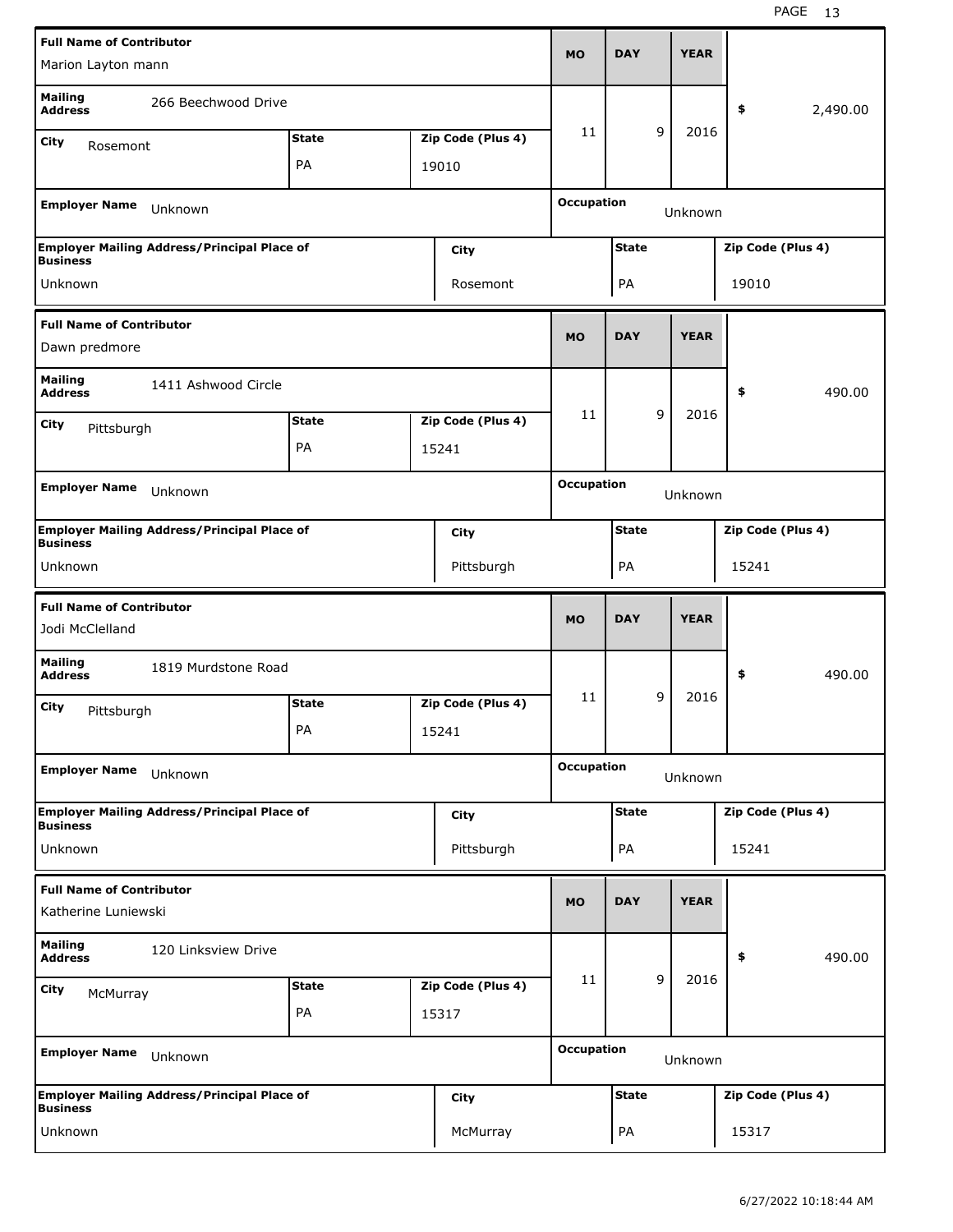| <b>Full Name of Contributor</b>                |                                                    |              |                   |                   |              |   |             |                   |          |
|------------------------------------------------|----------------------------------------------------|--------------|-------------------|-------------------|--------------|---|-------------|-------------------|----------|
| Carol Weisman                                  |                                                    |              |                   | <b>MO</b>         | <b>DAY</b>   |   | <b>YEAR</b> |                   |          |
| <b>Mailing</b><br><b>Address</b>               | 45 White Pine Drive                                |              |                   |                   |              |   |             | \$                | 490.00   |
| City<br>Hershey                                |                                                    | <b>State</b> | Zip Code (Plus 4) | 11                |              | 9 | 2016        |                   |          |
|                                                |                                                    | PA           | 17033             |                   |              |   |             |                   |          |
| <b>Employer Name</b>                           | Unknown                                            |              |                   | <b>Occupation</b> |              |   | Unknown     |                   |          |
|                                                | <b>Employer Mailing Address/Principal Place of</b> |              | City              |                   | <b>State</b> |   |             | Zip Code (Plus 4) |          |
| <b>Business</b><br>Unknown                     |                                                    |              | Hershey           |                   | PA           |   |             | 17033             |          |
| <b>Full Name of Contributor</b>                |                                                    |              |                   |                   |              |   |             |                   |          |
| Cynthia Chuang                                 |                                                    |              |                   | <b>MO</b>         | <b>DAY</b>   |   | <b>YEAR</b> |                   |          |
| <b>Mailing</b><br><b>Address</b>               | 340 E Chocolate Avenue                             |              |                   |                   |              |   |             | \$                | 490.00   |
| City<br>Hershey                                |                                                    | <b>State</b> | Zip Code (Plus 4) | 11                |              | 9 | 2016        |                   |          |
|                                                |                                                    | PA           | 17033             |                   |              |   |             |                   |          |
| <b>Employer Name</b>                           |                                                    |              |                   | <b>Occupation</b> |              |   |             |                   |          |
|                                                | Unknown                                            |              |                   |                   |              |   | Unknown     |                   |          |
| <b>Business</b>                                | <b>Employer Mailing Address/Principal Place of</b> |              | <b>City</b>       |                   | <b>State</b> |   |             | Zip Code (Plus 4) |          |
| Unknown                                        |                                                    |              | Unknown           |                   | PA           |   |             | 17033             |          |
|                                                |                                                    |              |                   |                   |              |   |             |                   |          |
| <b>Full Name of Contributor</b><br>nancy Eales |                                                    |              |                   | <b>MO</b>         | <b>DAY</b>   |   | <b>YEAR</b> |                   |          |
| <b>Mailing</b><br><b>Address</b>               | 535 Gradyville Rd S109                             |              |                   |                   |              |   |             | \$                | 990.00   |
| City                                           |                                                    | <b>State</b> | Zip Code (Plus 4) | 11                |              | 9 | 2016        |                   |          |
| Newtown Square                                 |                                                    | PA           | 19073             |                   |              |   |             |                   |          |
| <b>Employer Name</b>                           | Retired                                            |              |                   | <b>Occupation</b> |              |   | Retired     |                   |          |
|                                                | <b>Employer Mailing Address/Principal Place of</b> |              | <b>City</b>       |                   | <b>State</b> |   |             | Zip Code (Plus 4) |          |
| <b>Business</b><br>535 Gradyville Rd S109      |                                                    |              | Newtown Square    |                   | PA           |   |             | 19073             |          |
| <b>Full Name of Contributor</b>                |                                                    |              |                   |                   |              |   |             |                   |          |
| <b>Bayard Storey</b>                           |                                                    |              |                   | <b>MO</b>         | <b>DAY</b>   |   | <b>YEAR</b> |                   |          |
| <b>Mailing</b><br><b>Address</b>               | 1919 Brandywine Street                             |              |                   |                   |              |   |             | \$                | 9,990.00 |
| <b>City</b><br>Philadelphia                    |                                                    | <b>State</b> | Zip Code (Plus 4) | 11                |              | 9 | 2016        |                   |          |
|                                                |                                                    | PA           | 19130             |                   |              |   |             |                   |          |
| <b>Employer Name</b>                           | Retired                                            |              |                   | <b>Occupation</b> |              |   | Retired     |                   |          |
| <b>Business</b>                                | <b>Employer Mailing Address/Principal Place of</b> |              | <b>City</b>       |                   | <b>State</b> |   |             | Zip Code (Plus 4) |          |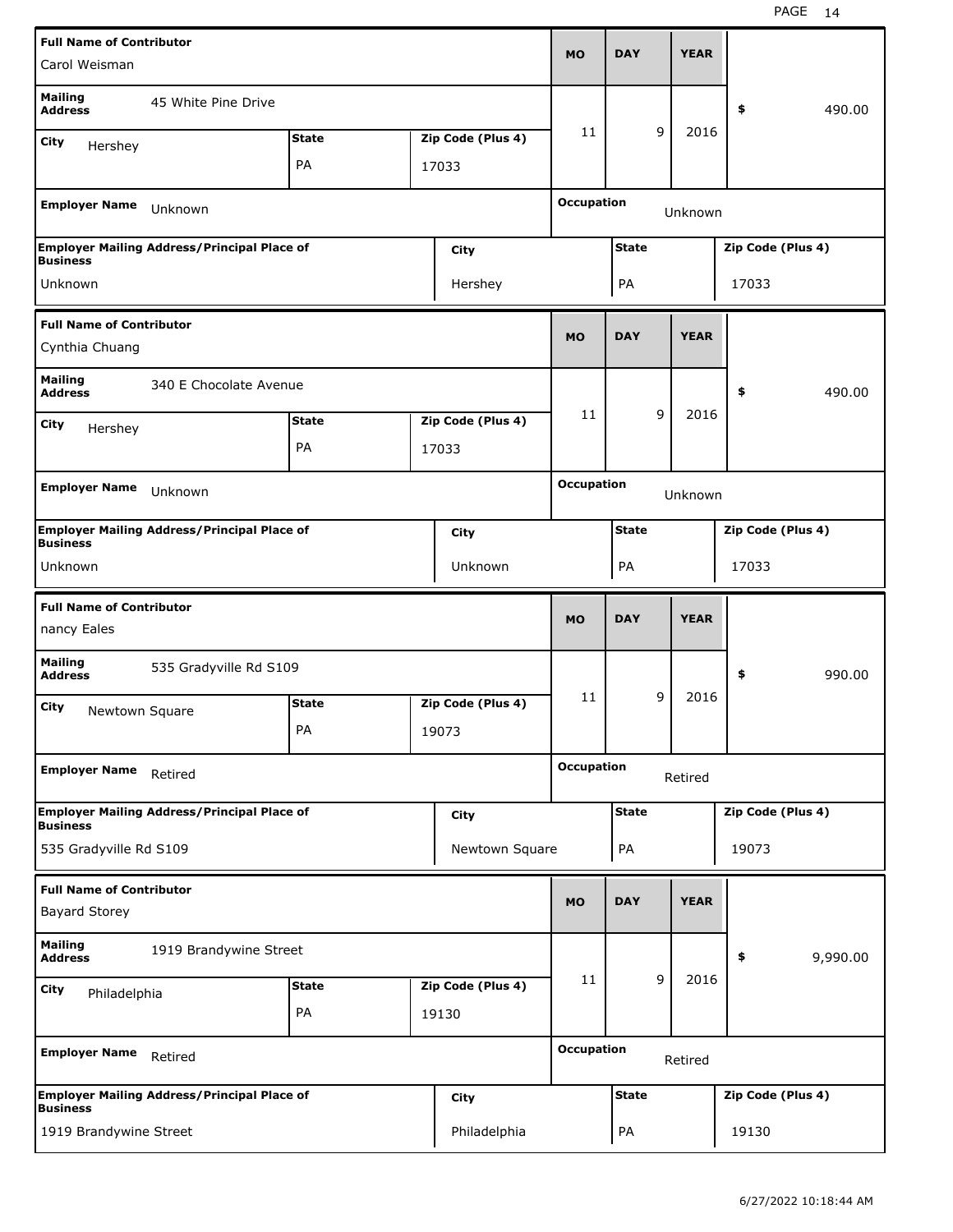| <b>Full Name of Contributor</b>  |                                                    |              |                   |                   | <b>DAY</b>   |   | <b>YEAR</b> |                   |        |
|----------------------------------|----------------------------------------------------|--------------|-------------------|-------------------|--------------|---|-------------|-------------------|--------|
| Steven Larchuk                   |                                                    |              |                   | <b>MO</b>         |              |   |             |                   |        |
| <b>Mailing</b><br><b>Address</b> | 409 Broad Street                                   |              |                   |                   |              |   |             | \$                | 390.00 |
| City<br>Sewickley                |                                                    | <b>State</b> | Zip Code (Plus 4) | 11                |              | 9 | 2016        |                   |        |
|                                  |                                                    | PA           | 15143             |                   |              |   |             |                   |        |
| <b>Employer Name</b>             | Unknown                                            |              |                   | <b>Occupation</b> |              |   | Unknown     |                   |        |
| <b>Business</b>                  | <b>Employer Mailing Address/Principal Place of</b> |              | City              |                   | <b>State</b> |   |             | Zip Code (Plus 4) |        |
| Unkown                           |                                                    |              | Unknown           |                   | PA           |   |             | 15143             |        |
| <b>Full Name of Contributor</b>  |                                                    |              |                   |                   |              |   |             |                   |        |
| Marta Kolthoff                   |                                                    |              |                   | <b>MO</b>         | <b>DAY</b>   |   | <b>YEAR</b> |                   |        |
| <b>Mailing</b><br><b>Address</b> | 155 Westland Drive                                 |              |                   |                   |              |   |             | \$                | 265.00 |
| City<br>Pittsburgh               |                                                    | <b>State</b> | Zip Code (Plus 4) | 11                |              | 9 | 2016        |                   |        |
|                                  |                                                    | PA           | 15217             |                   |              |   |             |                   |        |
|                                  |                                                    |              |                   | <b>Occupation</b> |              |   |             |                   |        |
| <b>Employer Name</b>             | Unknown                                            |              |                   |                   |              |   | Unkown      |                   |        |
| <b>Business</b>                  | <b>Employer Mailing Address/Principal Place of</b> |              | City              |                   | <b>State</b> |   |             | Zip Code (Plus 4) |        |
| Unknown                          |                                                    |              | Unknown           |                   | PA           |   |             | 15217             |        |
|                                  |                                                    |              |                   |                   |              |   |             |                   |        |
| <b>Full Name of Contributor</b>  |                                                    |              |                   |                   | <b>DAY</b>   |   | <b>YEAR</b> |                   |        |
| Steven Smith                     |                                                    |              |                   | <b>MO</b>         |              |   |             |                   |        |
| <b>Mailing</b><br><b>Address</b> | 3945 Forbes Avenue                                 |              |                   |                   |              |   |             | \$                | 465.00 |
| City<br>Pittsburgh               |                                                    | <b>State</b> | Zip Code (Plus 4) | 11                |              | 9 | 2016        |                   |        |
|                                  |                                                    | PA           | 15213             |                   |              |   |             |                   |        |
| <b>Employer Name</b>             | Unknown                                            |              |                   | <b>Occupation</b> |              |   | Unknown     |                   |        |
| Business                         | <b>Employer Mailing Address/Principal Place of</b> |              | City              |                   | <b>State</b> |   |             | Zip Code (Plus 4) |        |
| Unknown                          |                                                    |              | Unkown            |                   | PA           |   |             | 15213             |        |
| <b>Full Name of Contributor</b>  |                                                    |              |                   |                   |              |   |             |                   |        |
| Cynthia Cable                    |                                                    |              |                   | <b>MO</b>         | <b>DAY</b>   |   | <b>YEAR</b> |                   |        |
| <b>Mailing</b><br><b>Address</b> | 2102 Blairmont Drive                               |              |                   |                   |              |   |             | \$                | 390.00 |
| City                             |                                                    | <b>State</b> | Zip Code (Plus 4) | 11                |              | 9 | 2016        |                   |        |
| Pittsburgh                       |                                                    | PA           | 15241             |                   |              |   |             |                   |        |
| <b>Employer Name</b>             | Unknown                                            |              |                   | <b>Occupation</b> |              |   | Unknown     |                   |        |
| <b>Business</b>                  | <b>Employer Mailing Address/Principal Place of</b> |              | City              |                   | <b>State</b> |   |             | Zip Code (Plus 4) |        |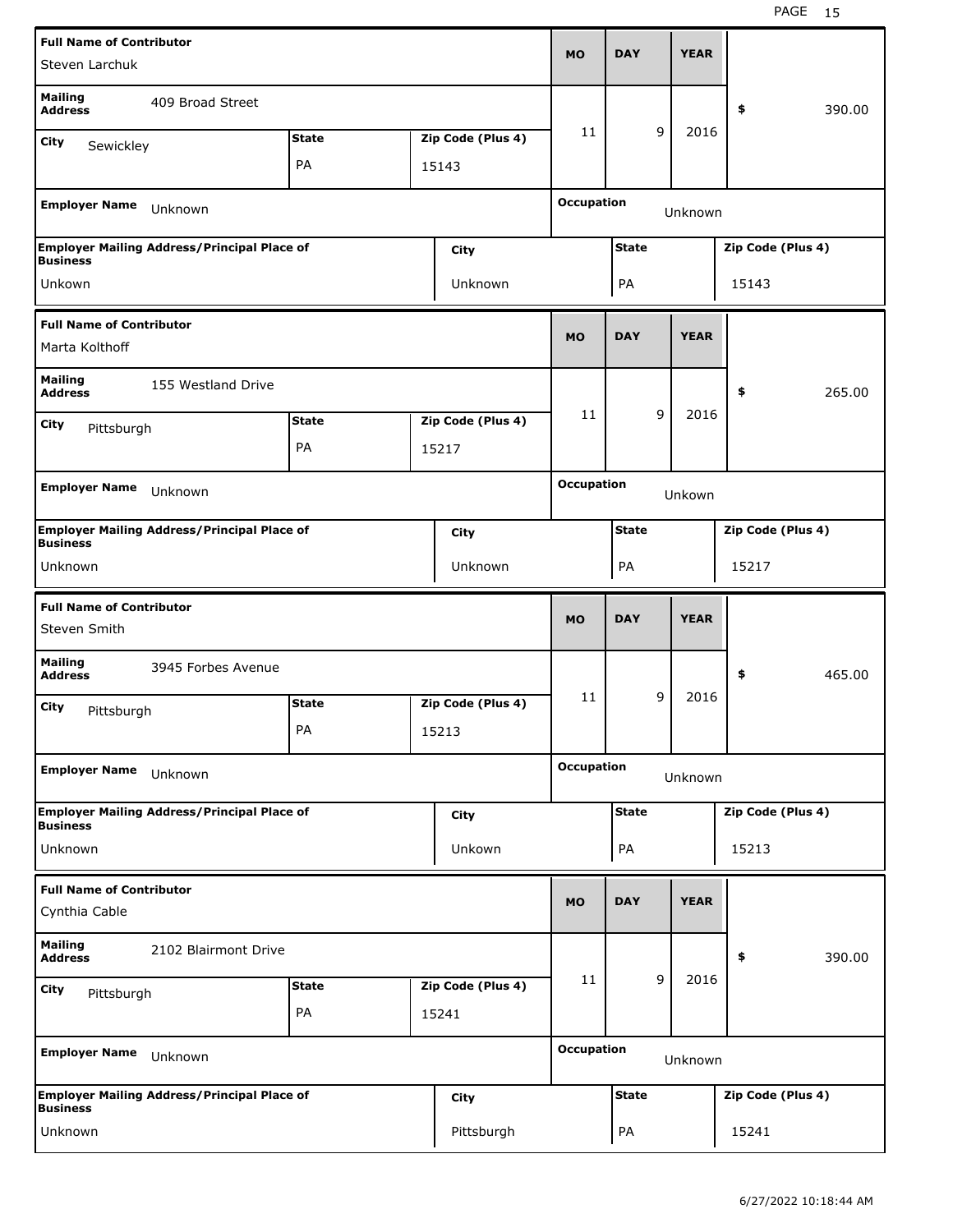| <b>Full Name of Contributor</b>                     |                                                    |              |  |                   | <b>MO</b>         |              |   |             |                   |        |
|-----------------------------------------------------|----------------------------------------------------|--------------|--|-------------------|-------------------|--------------|---|-------------|-------------------|--------|
| Robert Long                                         |                                                    |              |  |                   |                   | <b>DAY</b>   |   | <b>YEAR</b> |                   |        |
| <b>Mailing</b><br><b>Address</b>                    | 1175 Murray Hill Avenue                            |              |  |                   |                   |              |   |             | \$                | 295.00 |
| City<br>Pittsburgh                                  |                                                    | <b>State</b> |  | Zip Code (Plus 4) | 11                |              | 9 | 2016        |                   |        |
|                                                     |                                                    | PA           |  | 15217             |                   |              |   |             |                   |        |
| <b>Employer Name</b>                                | Unknown                                            |              |  |                   | <b>Occupation</b> |              |   | Unknown     |                   |        |
|                                                     | <b>Employer Mailing Address/Principal Place of</b> |              |  | City              |                   | <b>State</b> |   |             | Zip Code (Plus 4) |        |
| <b>Business</b><br>Unknown                          |                                                    |              |  | Pittsburgh        |                   | PA           |   |             | 15217             |        |
|                                                     |                                                    |              |  |                   |                   |              |   |             |                   |        |
| <b>Full Name of Contributor</b><br>John Vandegrift  |                                                    |              |  |                   | <b>MO</b>         | <b>DAY</b>   |   | <b>YEAR</b> |                   |        |
| <b>Mailing</b><br><b>Address</b>                    | 5888 12 Ellsworth Avenue                           |              |  |                   |                   |              |   |             | \$                | 390.00 |
| City<br>Pittsburgh                                  |                                                    | <b>State</b> |  | Zip Code (Plus 4) | 11                |              | 9 | 2016        |                   |        |
|                                                     |                                                    | PA           |  | 15232             |                   |              |   |             |                   |        |
|                                                     |                                                    |              |  |                   | <b>Occupation</b> |              |   |             |                   |        |
| <b>Employer Name</b>                                | Unknoown                                           |              |  |                   |                   |              |   | Unknown     |                   |        |
| <b>Business</b>                                     | Employer Mailing Address/Principal Place of        |              |  | <b>City</b>       |                   | <b>State</b> |   |             | Zip Code (Plus 4) |        |
| Unknown                                             |                                                    |              |  | Pittsburgh        |                   | PA           |   |             | 15232             |        |
|                                                     |                                                    |              |  |                   |                   |              |   |             |                   |        |
|                                                     |                                                    |              |  |                   |                   |              |   |             |                   |        |
| <b>Full Name of Contributor</b><br>Michael Abesamis |                                                    |              |  |                   | <b>MO</b>         | <b>DAY</b>   |   | <b>YEAR</b> |                   |        |
| <b>Mailing</b><br><b>Address</b>                    | 830 Mifflin Avenue                                 |              |  |                   |                   |              |   |             | \$                | 415.00 |
| City                                                |                                                    | <b>State</b> |  | Zip Code (Plus 4) | 11                |              | 9 | 2016        |                   |        |
| Pittsburgh                                          |                                                    | PA           |  | 15221             |                   |              |   |             |                   |        |
| <b>Employer Name</b>                                | Unknown                                            |              |  |                   | <b>Occupation</b> |              |   | Unknown     |                   |        |
| <b>Business</b>                                     | <b>Employer Mailing Address/Principal Place of</b> |              |  | <b>City</b>       |                   | <b>State</b> |   |             | Zip Code (Plus 4) |        |
| Unknown                                             |                                                    |              |  | Pittsburgh        |                   | PA           |   |             | 15221             |        |
| <b>Full Name of Contributor</b>                     |                                                    |              |  |                   | <b>MO</b>         | <b>DAY</b>   |   | <b>YEAR</b> |                   |        |
| Nancy Barry                                         |                                                    |              |  |                   |                   |              |   |             |                   |        |
| <b>Mailing</b><br><b>Address</b>                    | 721 Beech Ct                                       |              |  |                   |                   |              |   |             | \$                | 490.00 |
| City<br>Pittsburgh                                  |                                                    | <b>State</b> |  | Zip Code (Plus 4) | 11                |              | 9 | 2016        |                   |        |
|                                                     |                                                    | PA           |  | 15239             |                   |              |   |             |                   |        |
| <b>Employer Name</b>                                | Unknown                                            |              |  |                   | <b>Occupation</b> |              |   | Unknown     |                   |        |
| <b>Business</b>                                     | <b>Employer Mailing Address/Principal Place of</b> |              |  | <b>City</b>       |                   | <b>State</b> |   |             | Zip Code (Plus 4) |        |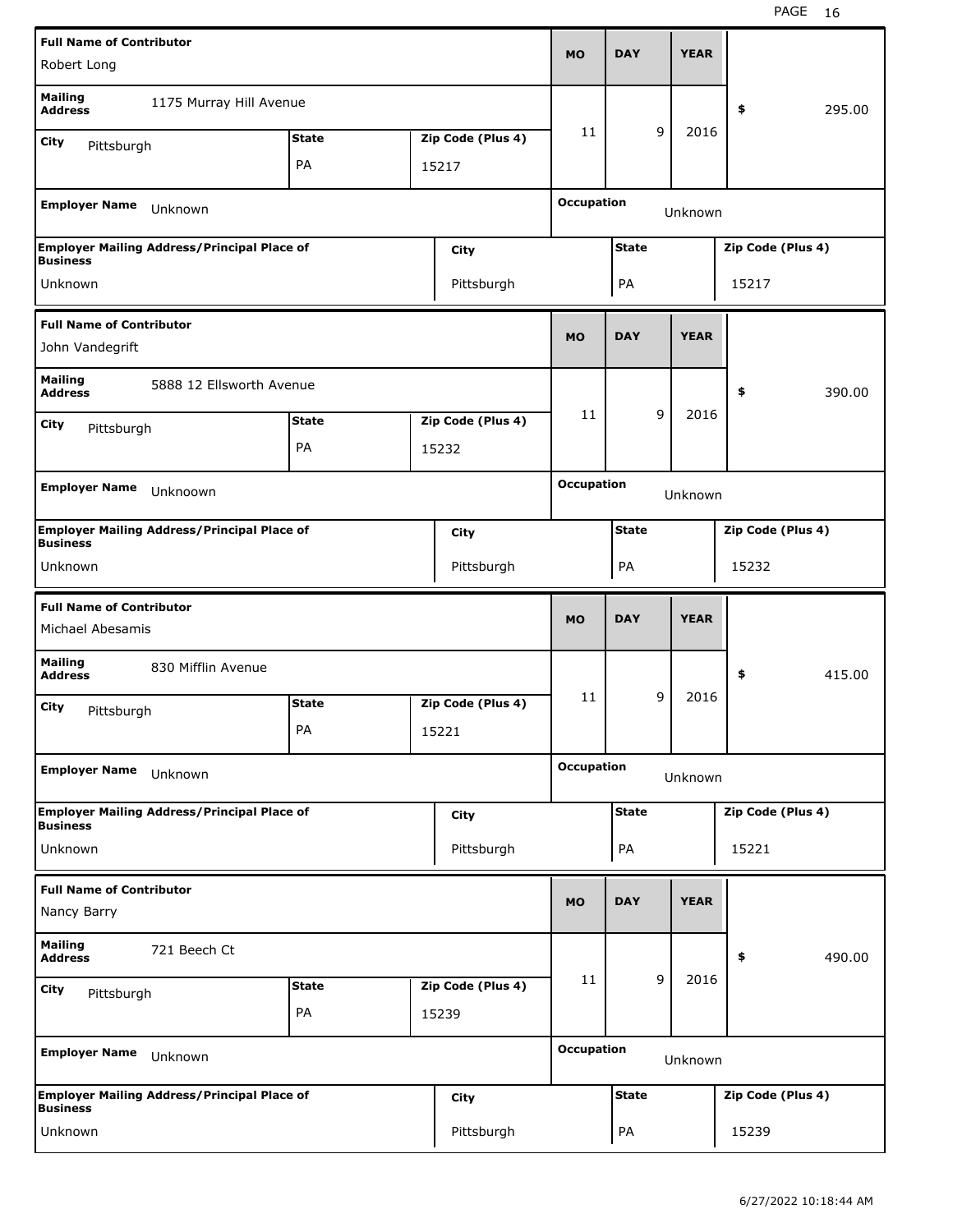**\$**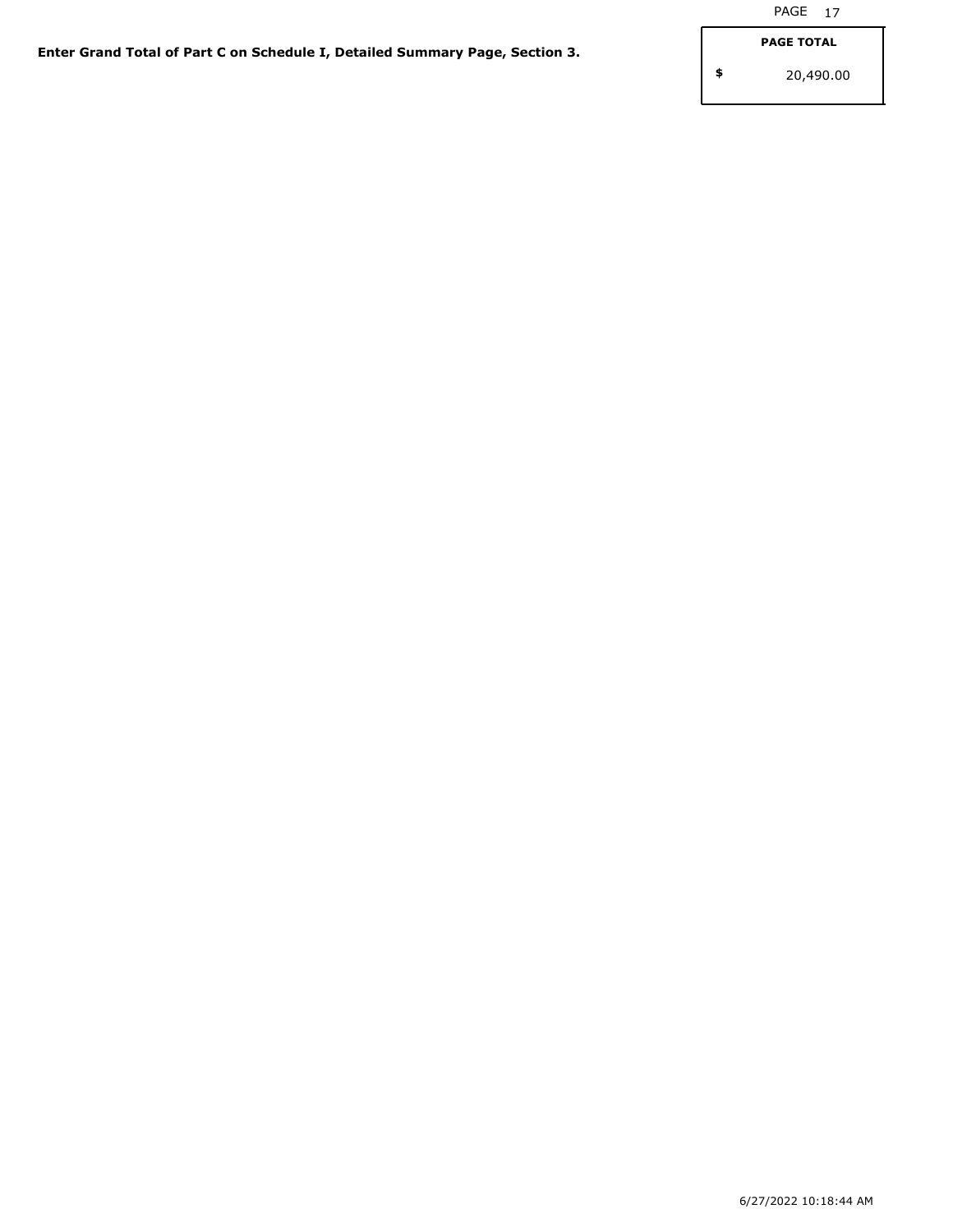## **PART E OTHER RECEIPTS**

#### **REFUNDS, INTEREST INCOME, RETURNED CHECKS, ETC.**

#### **Use this Part to report refunds received, interest earned, returned checks and**

## **prior expenditures that were returned to the filer.**

| Name of Filing Committee or Candidate                                        |              |                   |       | <b>Reporting Period</b> |             |             |                   |      |
|------------------------------------------------------------------------------|--------------|-------------------|-------|-------------------------|-------------|-------------|-------------------|------|
|                                                                              |              |                   | From: |                         |             | To:         |                   |      |
|                                                                              |              |                   |       |                         | <b>DATE</b> |             | <b>AMOUNT</b>     |      |
| <b>Full Name</b>                                                             |              |                   |       | <b>MO</b>               | <b>DAY</b>  | <b>YEAR</b> |                   |      |
| <b>Mailing Address</b>                                                       |              |                   |       |                         |             |             | \$                | 0.00 |
| City                                                                         | <b>State</b> | Zip Code (Plus 4) |       |                         |             |             |                   |      |
| <b>Receipt Description</b>                                                   |              |                   |       |                         |             |             |                   |      |
| Enter Grand Total of Part E on Schedule I, Detailed Summary Page, Section 4. |              |                   |       |                         |             |             | <b>PAGE TOTAL</b> |      |
|                                                                              |              |                   |       |                         |             |             | \$                | 0.00 |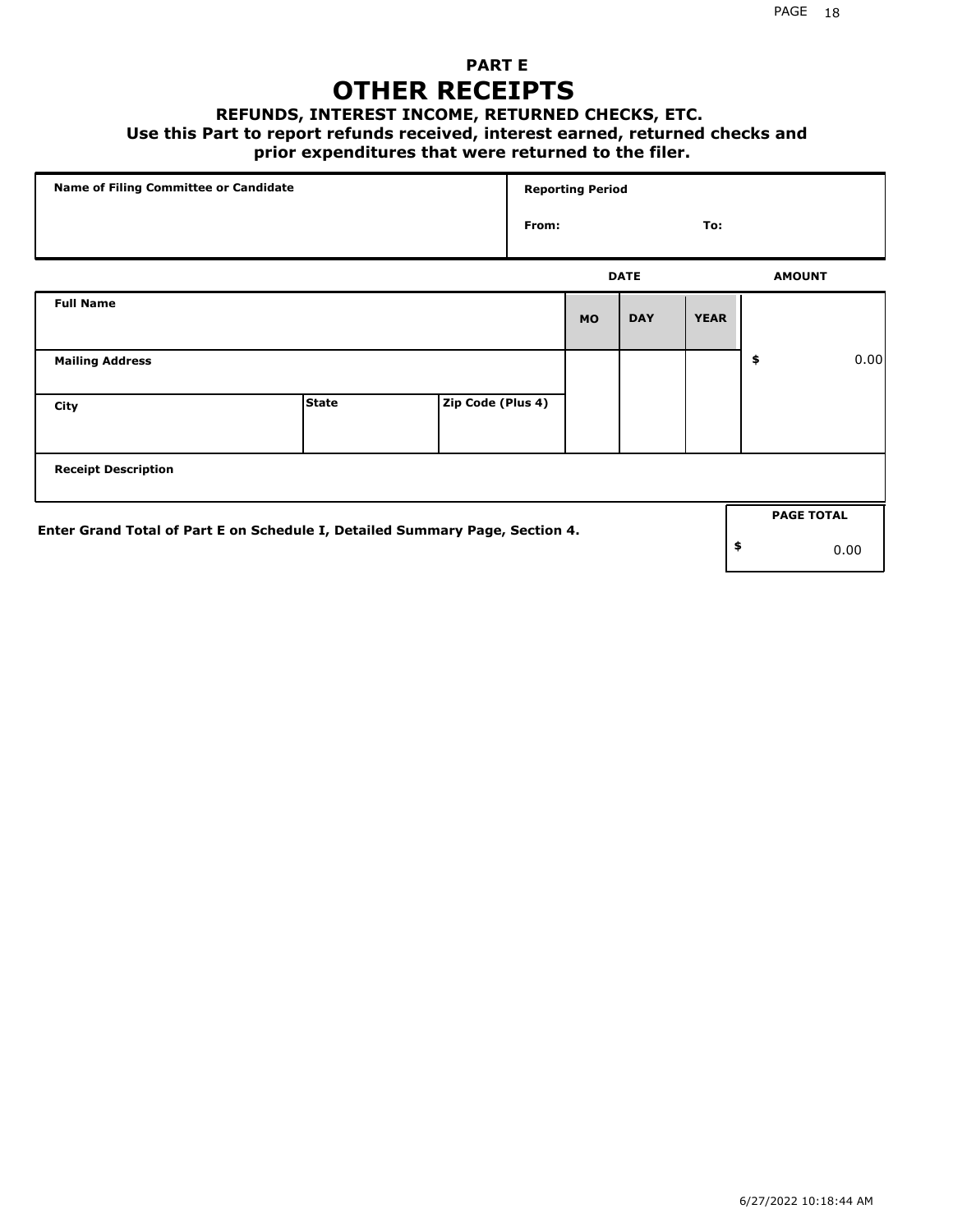### **SCHEDULE II IN-KIND CONTRIBUTIONS AND VALUABLE THINGS RECEIVED USE THIS SCHEDULE TO REPORT ALL IN-KIND CONTRIBUTIONS OF VALUABLE THINGS**

## **DURING THE REPORTING PERIOD.**

**Detailed Summary Page**

| <b>Name of Filing Committee or Candidate</b>                                                                                                                                | <b>Reporting Period</b> |                  |            |
|-----------------------------------------------------------------------------------------------------------------------------------------------------------------------------|-------------------------|------------------|------------|
| PLANNED PARENTHOOD PA INC                                                                                                                                                   | From:                   | $10/25/2016$ To: | 11/28/2016 |
| 1. UNITEMIZED IN-KIND CONTRIBUTIONS RECEIVED - VALUE OF \$50.00 OR LESS PER CONTRIBUTOR                                                                                     |                         |                  |            |
| <b>TOTAL for the Reporting Period</b>                                                                                                                                       | (1)                     | \$               | 0.00       |
| 2. IN-KIND CONTRIBUTIONS RECEIVED - VALUE OF \$50.01 TO \$250.00 (FROM PART F)                                                                                              |                         |                  |            |
| <b>TOTAL for the Reporting Period</b>                                                                                                                                       | (2)                     | \$               | 0.00       |
| 3. IN-KIND CONTRIBUTION RECIEVED - VALUE OVER \$250.00 (FROM PART G)                                                                                                        |                         |                  |            |
| <b>TOTAL for the Reporting Period</b>                                                                                                                                       | (3)                     | \$               | 0.00       |
| TOTAL VALUE OF IN-KIND CONTRIBUTIONS DURING THIS REPORTING PERIOD (Add and enter<br>amount totals from Boxes 1,2, and 3; also enter on Page 1, Reports Cover Page, Item F.) |                         | \$               | 0.00       |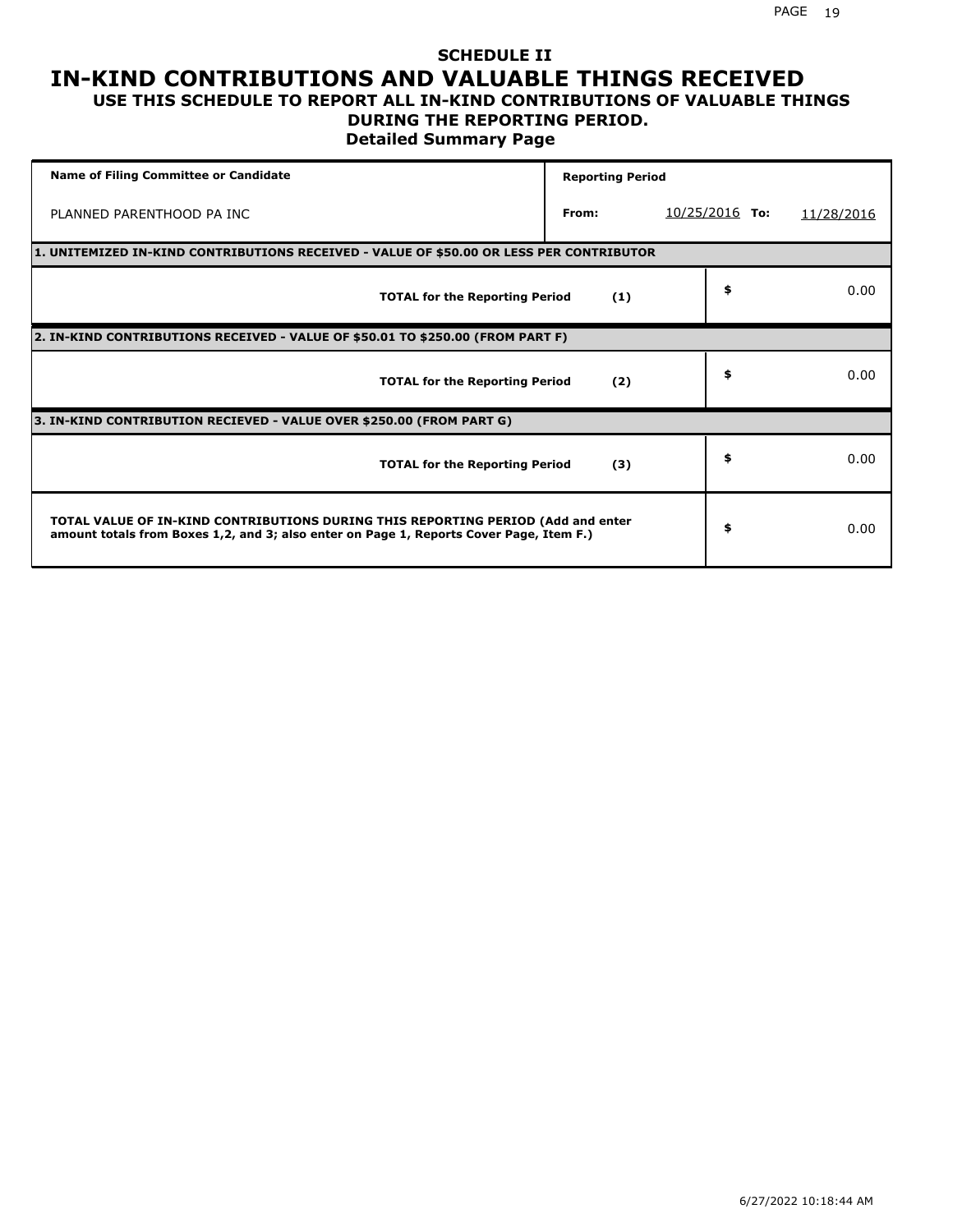## **SCHEDULE II PART F IN-KIND CONTRIBUTIONS RECEIVED**

## **VALUE OF \$50.01 TO \$250.00**

| Name of Filing Committee or Candidate                                                                         |              |                   |           | <b>Reporting Period</b> |             |               |                   |  |
|---------------------------------------------------------------------------------------------------------------|--------------|-------------------|-----------|-------------------------|-------------|---------------|-------------------|--|
| From:                                                                                                         |              |                   |           |                         |             | To:           |                   |  |
|                                                                                                               |              |                   |           | <b>DATE</b>             |             | <b>AMOUNT</b> |                   |  |
| <b>Full Name of Contributor</b>                                                                               |              |                   | <b>MO</b> | <b>DAY</b>              | <b>YEAR</b> |               |                   |  |
| <b>Mailing Address</b>                                                                                        |              |                   |           |                         |             | \$            | 0.00              |  |
| City                                                                                                          | <b>State</b> | Zip Code (Plus 4) |           |                         |             |               |                   |  |
| <b>Description of Contribution:</b>                                                                           |              |                   |           |                         |             |               |                   |  |
| Enter Grand Total of Part F on Schedule II, In-Kind Contributions Detailed Summary Page,<br><b>Section 2.</b> |              |                   |           |                         |             |               | <b>PAGE TOTAL</b> |  |
|                                                                                                               |              |                   |           |                         | \$          |               | 0.00              |  |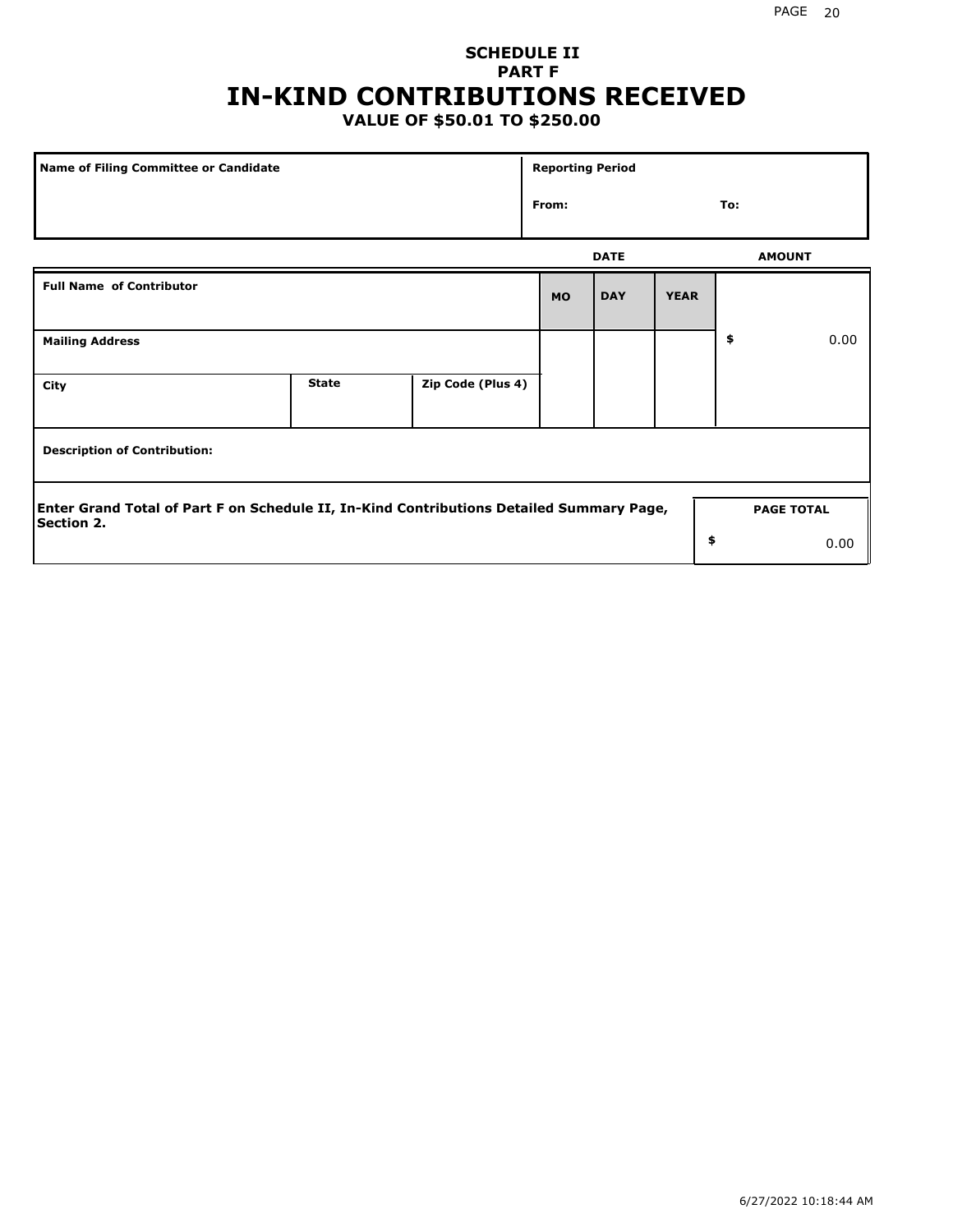#### PAGE 21

### **SCHEDULE II PART G IN-KIND CONTRIBUTIONS RECEIVED VALUE OVER \$250.00**

| <b>Name of Filing Committee or Candidate</b>                                                                  |              |      |                  |              | <b>Reporting Period</b> |            |                      |             |                                    |
|---------------------------------------------------------------------------------------------------------------|--------------|------|------------------|--------------|-------------------------|------------|----------------------|-------------|------------------------------------|
|                                                                                                               |              |      |                  |              | From:                   |            |                      | To:         |                                    |
|                                                                                                               |              |      |                  |              |                         |            | <b>DATE</b>          |             | <b>AMOUNT</b>                      |
| <b>Full Name of Contributor</b>                                                                               |              |      |                  |              |                         | <b>MO</b>  | <b>DAY</b>           | <b>YEAR</b> |                                    |
| <b>Mailing Address</b>                                                                                        |              |      |                  |              |                         |            |                      |             | \$<br>0.00                         |
| City                                                                                                          | <b>State</b> |      | Zip Code(Plus 4) |              |                         |            |                      |             |                                    |
| <b>Employer of Contributor</b>                                                                                |              |      |                  |              |                         | Occupation |                      |             |                                    |
| <b>Employer Mailing Address/Principal Place of</b><br><b>Business</b>                                         |              | City |                  | <b>State</b> |                         | 4)         | <b>Zip Code(Plus</b> |             | <b>Description of Contribution</b> |
| Enter Grand Total of Part G on Schedule II, In-Kind Contributions Detailed<br><b>Summary Page, Section 3.</b> |              |      |                  |              |                         |            |                      |             | <b>PAGE TOTAL</b><br>0.00          |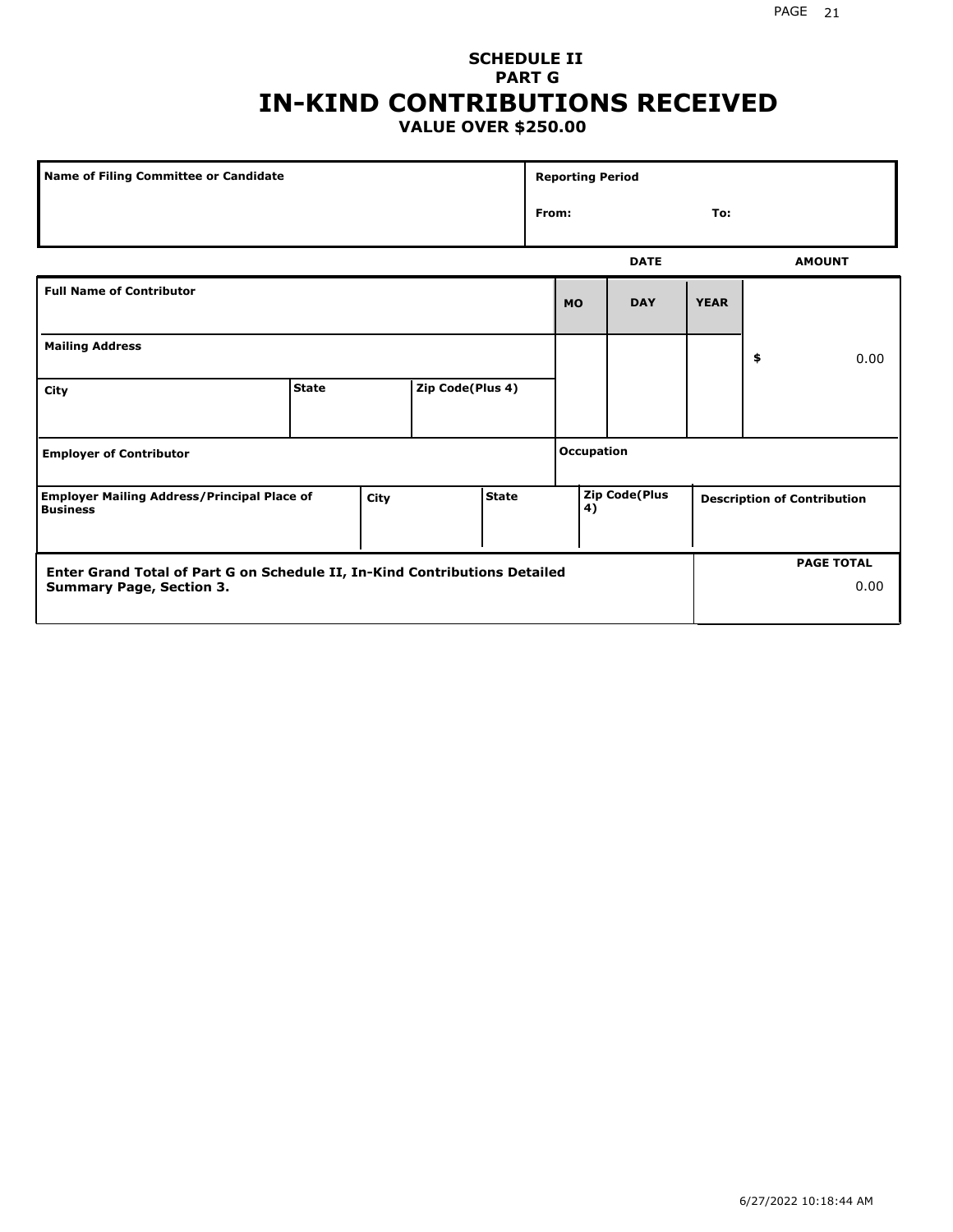# **SCHEDULE III STATEMENT OF EXPENDITURES**

| Name of Filing Committee or Candidate                                  |                    |                            |           | <b>Reporting Period</b>                                    |             |     |               |
|------------------------------------------------------------------------|--------------------|----------------------------|-----------|------------------------------------------------------------|-------------|-----|---------------|
| PLANNED PARENTHOOD PA INC                                              |                    |                            | From      |                                                            | 10/25/2016  | To: | 11/28/2016    |
|                                                                        |                    |                            |           | <b>DATE</b>                                                |             |     | <b>AMOUNT</b> |
| <b>To Whom Paid</b><br>Mack-Sumner Communications, LLC                 |                    |                            | <b>MO</b> | <b>DAY</b>                                                 | <b>YEAR</b> |     |               |
| <b>Mailing Address</b><br>2001 N Beauregard Street                     |                    |                            | 11        | 28                                                         | 2016        | \$  | 52,080.88     |
| <b>State</b><br>Zip Code (Plus 4)<br>City<br>Alexandria<br>VA<br>22311 |                    |                            |           | <b>Description of Expenditure</b><br>electoral outreach    |             |     |               |
| <b>To Whom Paid</b><br>Lindsey Mauldin                                 |                    |                            | <b>MO</b> | <b>DAY</b>                                                 | <b>YEAR</b> |     |               |
| <b>Mailing Address</b><br>2148 Ritner Highway                          |                    |                            | 11        | 23                                                         | 2016        | \$  | 27.38         |
| City<br>Carlisle                                                       | <b>State</b><br>PA | Zip Code (Plus 4)<br>17015 |           | <b>Description of Expenditure</b><br>expense reimbursement |             |     |               |
| <b>To Whom Paid</b><br>Lindsey Mauldin                                 |                    |                            | <b>MO</b> | <b>DAY</b>                                                 | <b>YEAR</b> |     |               |
| <b>Mailing Address</b><br>2148 Ritner Highway                          |                    |                            | 11        | 21                                                         | 2016        | \$  | 127.30        |
| City<br>Carlisle                                                       | <b>State</b><br>PA | Zip Code (Plus 4)<br>17015 |           | <b>Description of Expenditure</b><br>expense reimbursment  |             |     |               |
| <b>To Whom Paid</b><br>Arissa Brown                                    |                    |                            | <b>MO</b> | <b>DAY</b>                                                 | <b>YEAR</b> |     |               |
| <b>Mailing Address</b><br>1514 N 2nd Street                            |                    |                            | $11\,$    | 15                                                         | 2016        | \$  | 41.99         |
| City<br>Harrisburg                                                     | <b>State</b><br>PA | Zip Code (Plus 4)<br>17102 |           | <b>Description of Expenditure</b><br>expense reimbursement |             |     |               |
| <b>To Whom Paid</b><br>Danielle Kroo                                   |                    |                            | <b>MO</b> | <b>DAY</b>                                                 | <b>YEAR</b> |     |               |
| <b>Mailing Address</b><br>1514 N 2nd Street                            |                    |                            | 11        | 15                                                         | 2016        | \$  | 211.42        |
| City<br>Harrisburg                                                     | <b>State</b><br>PA | Zip Code (Plus 4)<br>17102 |           | <b>Description of Expenditure</b><br>expense reimbursement |             |     |               |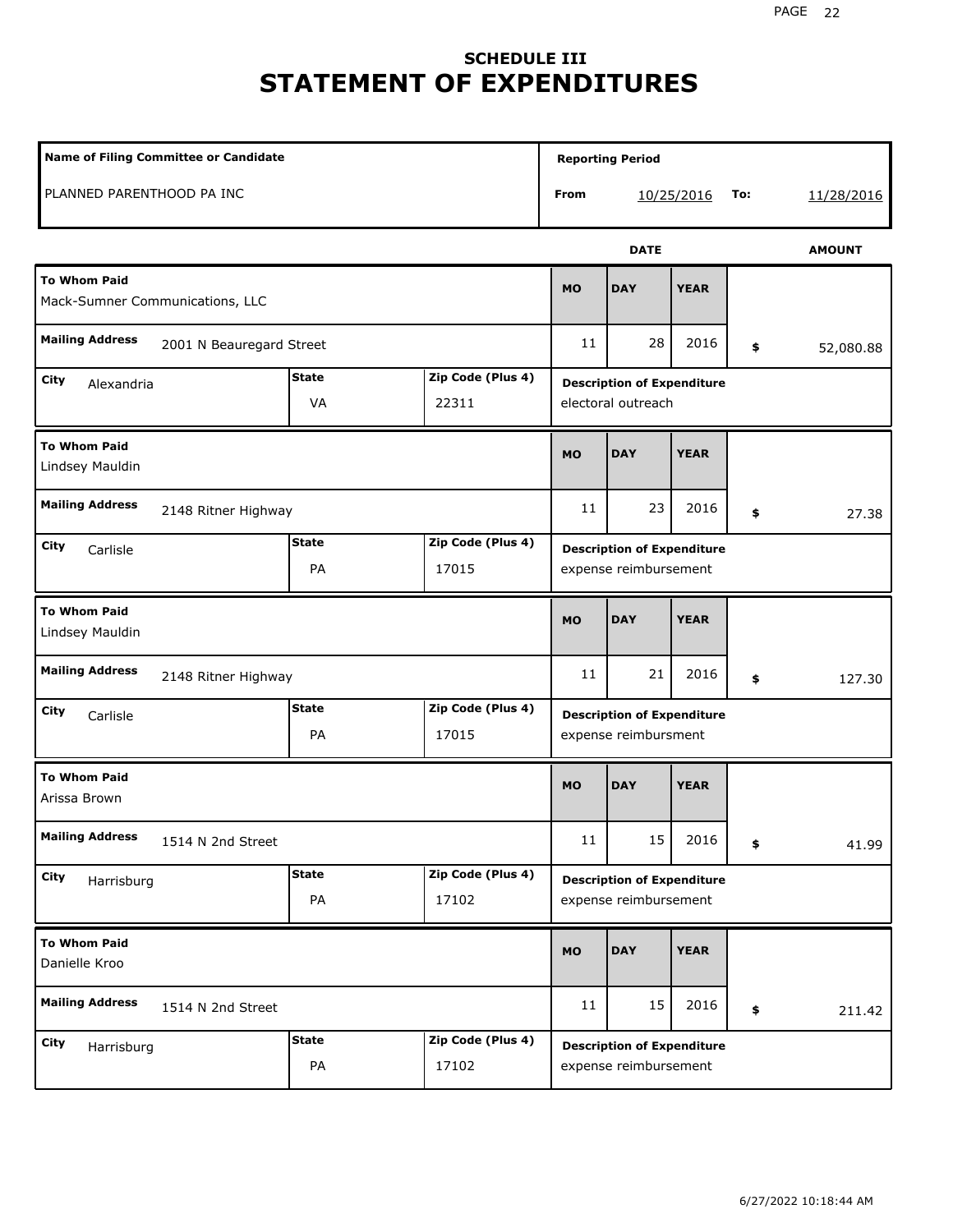| <b>To Whom Paid</b>                                    |              |                   |            |                                   |             |                 |
|--------------------------------------------------------|--------------|-------------------|------------|-----------------------------------|-------------|-----------------|
| Friends of Madeleine Dean                              |              |                   | <b>MO</b>  | <b>DAY</b>                        | <b>YEAR</b> |                 |
| <b>Mailing Address</b><br>PO Box 381                   |              |                   | 11         | $\overline{7}$                    | 2016        | \$<br>250.00    |
| City                                                   | <b>State</b> | Zip Code (Plus 4) |            |                                   |             |                 |
| Glenside                                               | PA           | 19038             | Donation   | <b>Description of Expenditure</b> |             |                 |
| <b>To Whom Paid</b><br>Mack-Sumner Communications, LLC |              |                   | <b>MO</b>  | <b>DAY</b>                        | <b>YEAR</b> |                 |
| <b>Mailing Address</b><br>2001 N Beauregard Street     |              |                   |            | $\overline{7}$                    | 2016        | \$<br>23,410.82 |
| City<br>Alexandria                                     | <b>State</b> | Zip Code (Plus 4) |            | <b>Description of Expenditure</b> |             |                 |
|                                                        | VA           | 22311             |            | electoral outreach                |             |                 |
| To Whom Paid<br>Mack-Sumner Communications, LLC        |              |                   | <b>MO</b>  | <b>DAY</b>                        | <b>YEAR</b> |                 |
| <b>Mailing Address</b><br>2001 N Beauregard Street     |              |                   | 11         | $\overline{7}$                    | 2016        | \$<br>36,041.90 |
| City<br>Alexandria                                     | <b>State</b> | Zip Code (Plus 4) |            | <b>Description of Expenditure</b> |             |                 |
|                                                        | VA           | 22311             |            | Electoral Outreach                |             |                 |
|                                                        |              |                   |            |                                   |             |                 |
| <b>To Whom Paid</b><br><b>SPB Strategies</b>           |              |                   | <b>MO</b>  | <b>DAY</b>                        | <b>YEAR</b> |                 |
| <b>Mailing Address</b><br>344 West Penn Place          |              |                   | 11         | 7                                 | 2016        | \$<br>4,000.00  |
| City                                                   | <b>State</b> | Zip Code (Plus 4) |            | <b>Description of Expenditure</b> |             |                 |
| Pittsburgh                                             | PA           | 15224             | Consultant |                                   |             |                 |
| <b>To Whom Paid</b><br>Planned parenthood PA Advocates |              |                   | <b>MO</b>  | <b>DAY</b>                        | <b>YEAR</b> |                 |
| <b>Mailing Address</b><br>1514 N 2nd Street            |              |                   | 11         | 3                                 | 2016        | \$<br>313.74    |
| City                                                   | <b>State</b> | Zip Code (Plus 4) |            | <b>Description of Expenditure</b> |             |                 |
| Harrisburg                                             | PA           | 17102             |            | expense reimbursement             |             |                 |
| <b>To Whom Paid</b><br>Planned parenthood PA Advocates |              |                   | <b>MO</b>  | <b>DAY</b>                        | <b>YEAR</b> |                 |
| <b>Mailing Address</b><br>1514 N 2nd Street            |              |                   | 11         | 3                                 | 2016        | \$<br>3,316.48  |
| City<br>Harrisburg                                     | <b>State</b> | Zip Code (Plus 4) |            | <b>Description of Expenditure</b> |             |                 |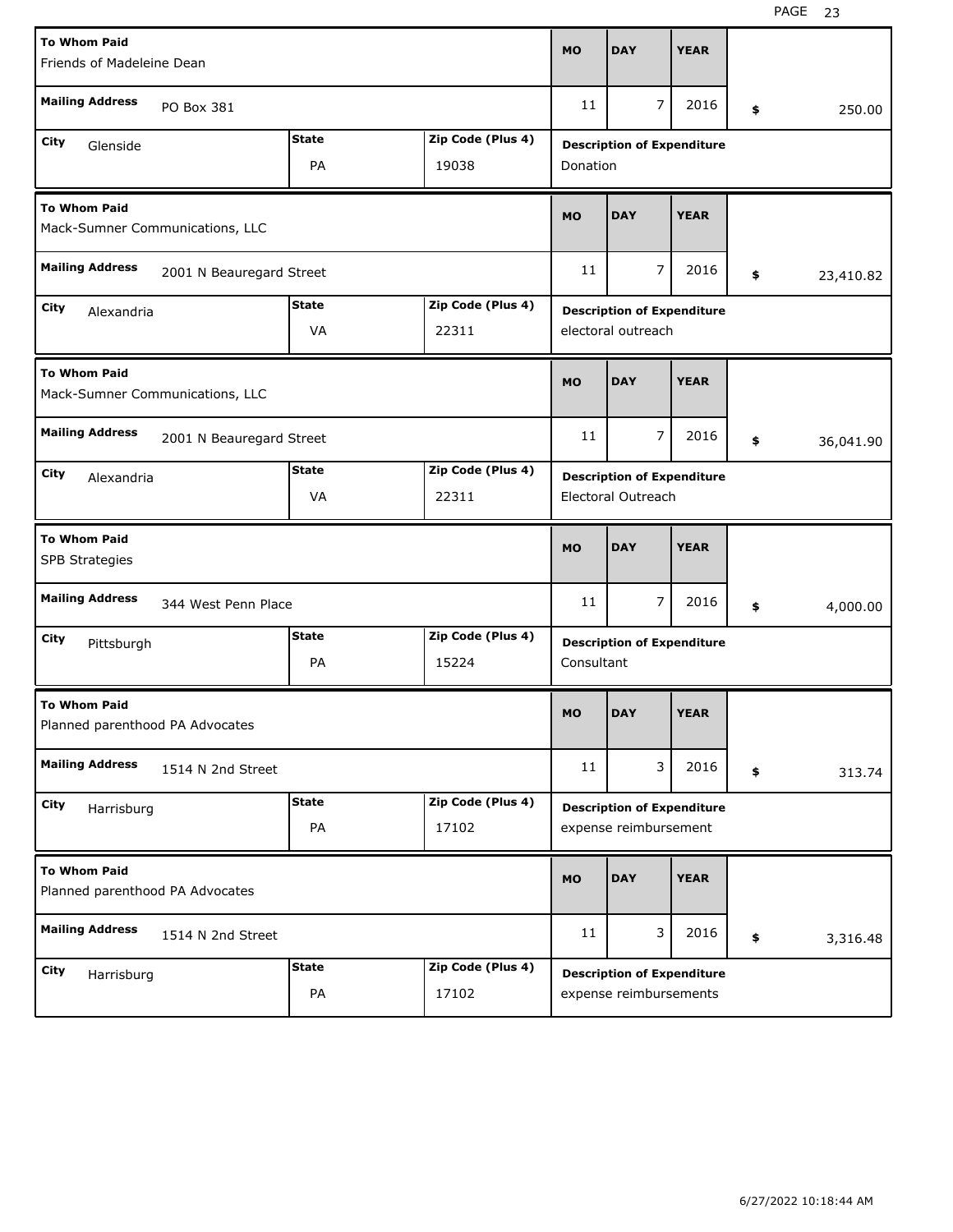| <b>To Whom Paid</b>                             | Planned parenthood PA Advocates |                            |             |                                                            |             |                 |
|-------------------------------------------------|---------------------------------|----------------------------|-------------|------------------------------------------------------------|-------------|-----------------|
| <b>Mailing Address</b>                          | 1514 N 2nd Street               |                            | 11          | $\overline{2}$                                             | 2016        | \$<br>102.13    |
| City<br>Harrisburg                              | <b>State</b><br>PA              | Zip Code (Plus 4)<br>17102 |             | <b>Description of Expenditure</b><br>expense reimbursement |             |                 |
| <b>To Whom Paid</b><br>Arissa Brown             | <b>MO</b>                       | <b>DAY</b>                 | <b>YEAR</b> |                                                            |             |                 |
| <b>Mailing Address</b><br>1514 N. 2nd Street    |                                 |                            |             | 2                                                          | 2016        | \$<br>23.30     |
| City<br>Harrisburg                              | <b>State</b><br>PA              | Zip Code (Plus 4)<br>17102 |             | <b>Description of Expenditure</b><br>expense reimbursement |             |                 |
| <b>To Whom Paid</b><br>Friends of Rob Teplitz   |                                 |                            | <b>MO</b>   | <b>DAY</b>                                                 | <b>YEAR</b> |                 |
| <b>Mailing Address</b><br>PO Box 60007          |                                 |                            | 10          | 31                                                         | 2016        | \$<br>5,000.00  |
| City<br>Harrisburg                              | <b>State</b><br>PA              | Zip Code (Plus 4)<br>17106 | donation    | <b>Description of Expenditure</b>                          |             |                 |
| <b>To Whom Paid</b><br>Jody Figas               |                                 |                            |             |                                                            |             |                 |
|                                                 |                                 |                            | <b>MO</b>   | <b>DAY</b>                                                 | <b>YEAR</b> |                 |
| <b>Mailing Address</b>                          | 1514 N 2nd Street               |                            | 10          | 28                                                         | 2016        | \$<br>318.81    |
| City<br>Harrisburg                              | <b>State</b><br>PA              | Zip Code (Plus 4)<br>17102 |             | <b>Description of Expenditure</b><br>expense reimbursement |             |                 |
| <b>To Whom Paid</b><br>Friends of Martin Molloy |                                 |                            | <b>MO</b>   | <b>DAY</b>                                                 | <b>YEAR</b> |                 |
| <b>Mailing Address</b><br>PO Box 1148           |                                 |                            | 10          | 28                                                         | 2016        | \$<br>10,000.00 |
| City<br>Brookhaven                              | <b>State</b><br>PA              | Zip Code (Plus 4)<br>19015 | Donation    | <b>Description of Expenditure</b>                          |             |                 |
| <b>To Whom Paid</b><br>Democratic Party         |                                 |                            | <b>MO</b>   | <b>DAY</b>                                                 | <b>YEAR</b> |                 |
| <b>Mailing Address</b><br>wire transfer         |                                 |                            | 10          | 25                                                         | 2016        | \$<br>7,885.00  |